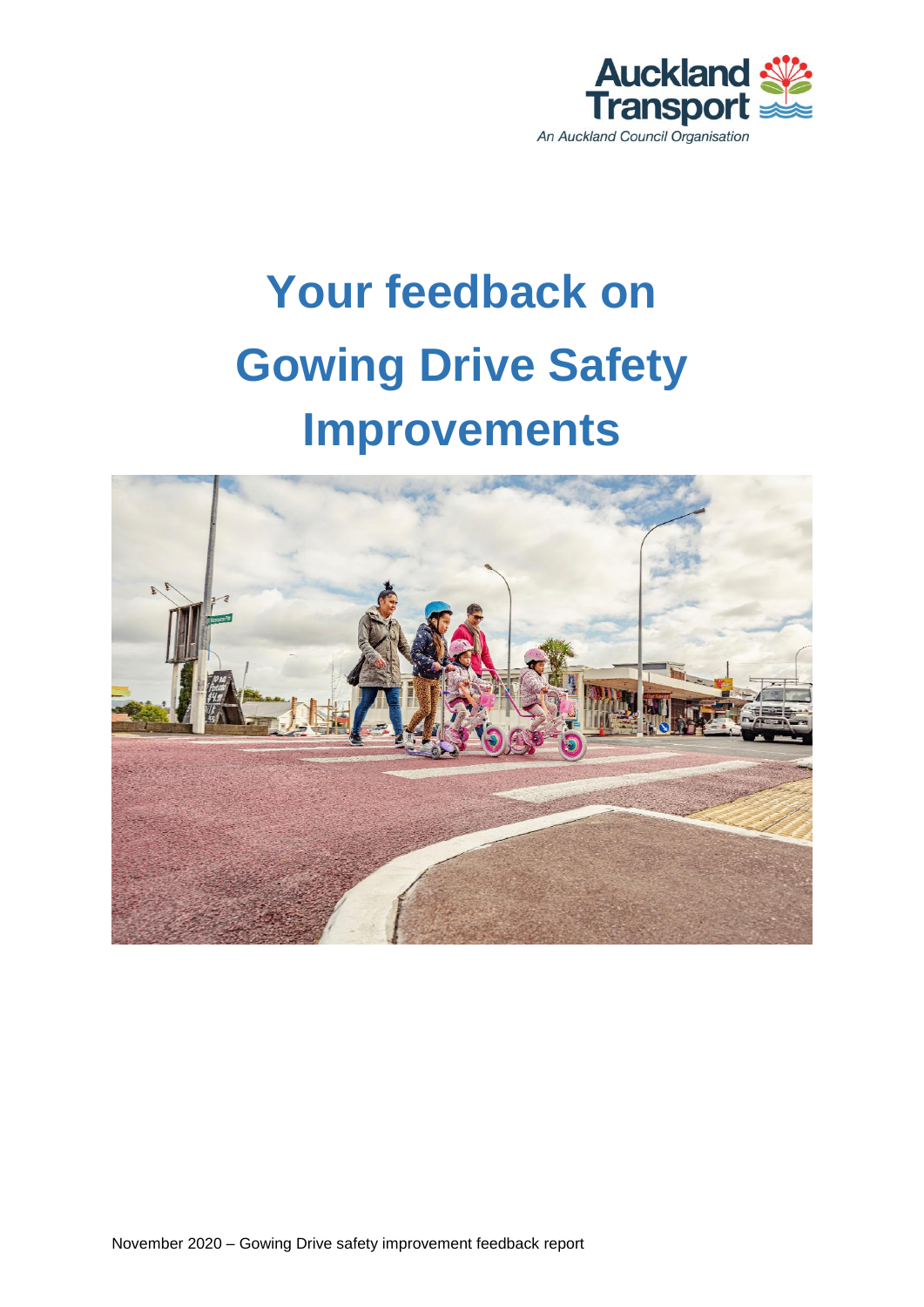

# **Contents**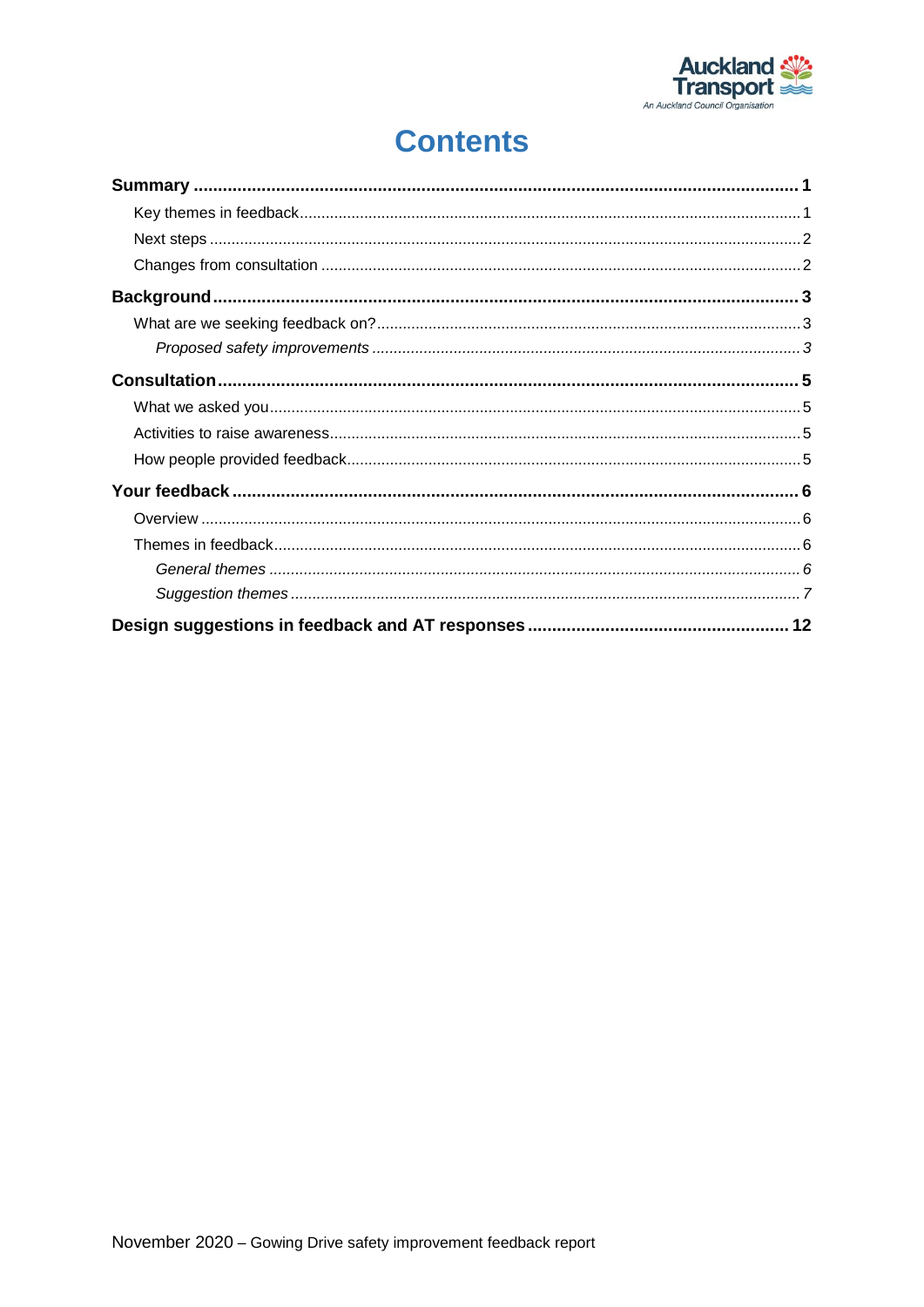

# **Summary**

<span id="page-2-0"></span>We are proposing a range of safety improvements on Gowing Drive. We consulted on this proposal from 31 October to 29 November 2019 and received submissions from 113 people.



# <span id="page-2-1"></span>**Key themes in feedback**

Submissions may be counted in more than one theme

- **Pedestrian crossing**: The most popular suggestion in the feedback was to include a pedestrian crossing. Most people suggested that a pedestrian crossing was needed on Dorchester Street or in place of the pedestrian facility outside 7 and 30 Gowing Drive.
- **Positive about proposal**: These people made submissions just to say they were excited about or felt positively about the proposal. They did not suggest ways the proposal could be improved or potential issues with the proposal
- **Visibility issues**: Visibility issues were a popular topic in people's submissions. The issues and suggestions in this category ranged widely from suggestions to install mirrors at intersections with poor visibility to help see traffic coming around the corner to noting spots where trees, bushes and shrubs blocked people's view down the road.
- **Speed calming**: These people made submissions about the need for more speed calming measures, beyond those included in the proposal or instead of elements of the proposal. Including speed humps in the proposal was a popular suggestion, but many simply highlighted an area where speed is a problem without suggesting a specific speed calming element.
- **More BYL**: These people felt that the proposal should include more BYL. Mostly people in this group asked for BYL in places where currently there it is illegal to park such as within 6 meters of and intersection or closer than a meter to a driveway.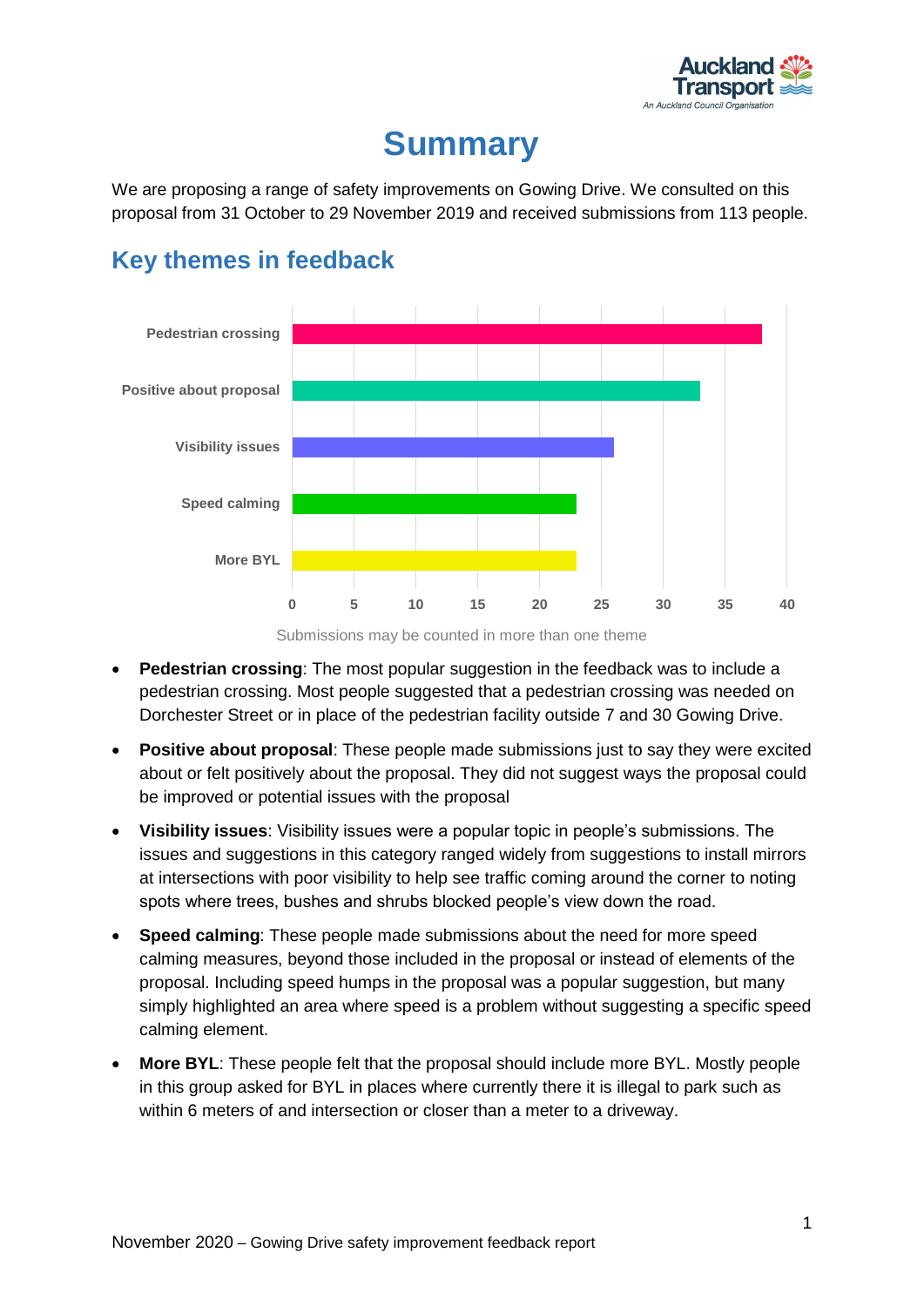

## <span id="page-3-0"></span>**Next steps**

This project will now be added to our programme for funding allocation. The next funding round will be in March 2021.

# <span id="page-3-1"></span>**Changes from consultation**

After finishing consultation, we have made the following changes:

- A new raised pedestrian crossing near the intersection of Gowing Drive and Parsons Road.
- Parking restrictions based on the feedback from the consultation, we have extended some 'no stopping at all times' (broken yellow lines) parking restrictions at locations where visibility is restricted.

Go to<https://at.govt.nz/projects-roadworks/gowing-drive-safety-improvements/> to see the new design.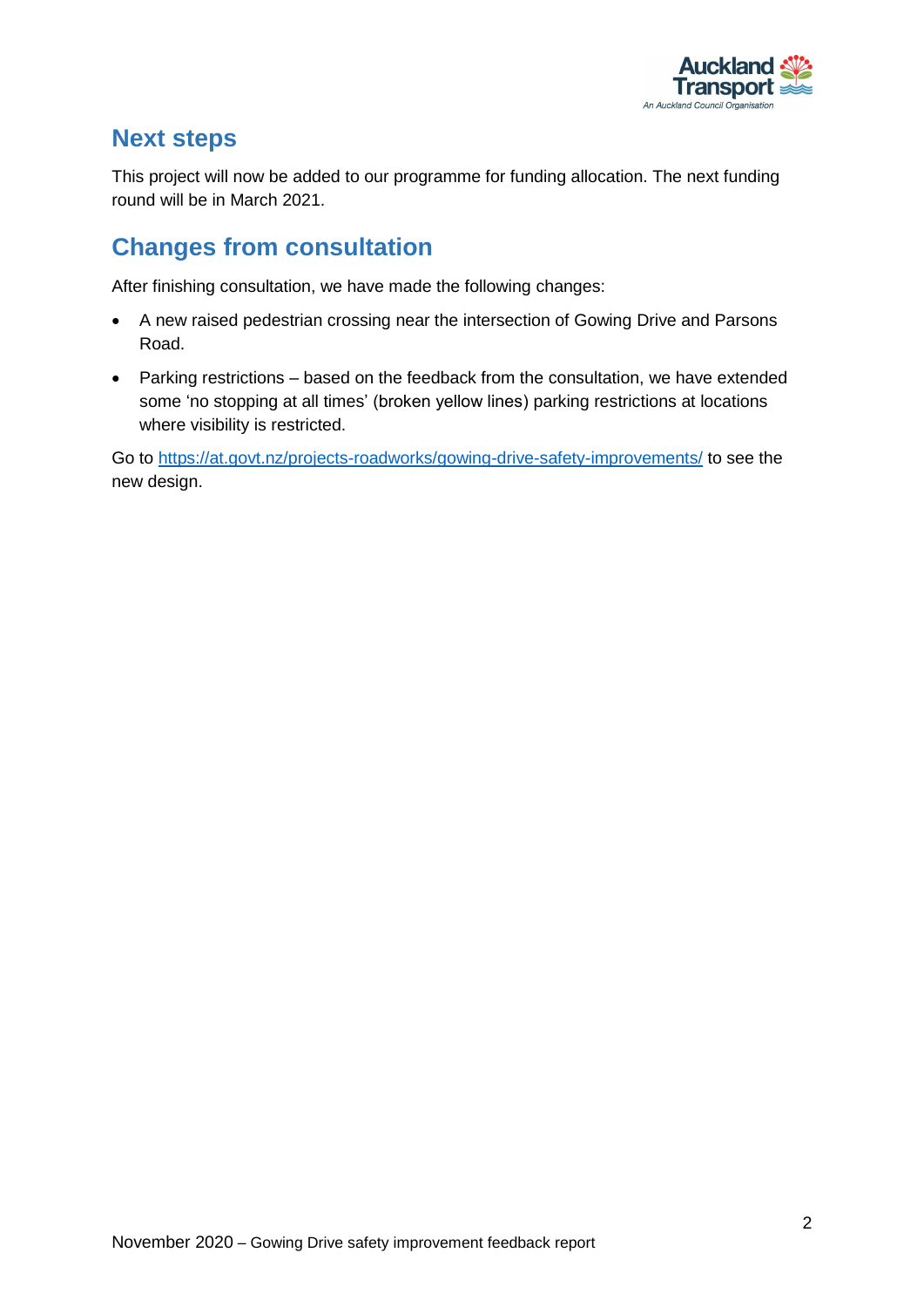

# **Background**

### <span id="page-4-1"></span><span id="page-4-0"></span>**What are we seeking feedback on?**

Auckland Transport wants to improve safety along Gowing Drive and Dorchester Street after a fatal crash in January 2018. This project is fully supported by the Orakei Local Board.

Proposed safety improvements along Gowing Drive will slow traffic, improve sight lines and provide a safer road crossing for pedestrians. We invite your feedback on these proposed safety measures.

Go [here](https://at.govt.nz/media/1981066/detailed-design-plans-for-gowing-drive.pdf) to see detailed designs.



Proposed "slow" markings and one pair of side islands.

### <span id="page-4-2"></span>**Proposed safety improvements**

- Side islands and pedestrian facility Four new side islands and one pedestrian facility are proposed, to reduce speed and enable safer crossing for bus customers and other people walking by reducing the width of the road they need to cross.
- "Slow" pavement markings Slow markings on the road (coloured red) will alert drivers and help to reduce speeds.
- In addition to these safety measures, we will extend broken yellow lines by 9 metres each side of bus stops. This ensures visibility of stopped buses for drivers and adequate sight lines for people crossing the road. This work is being done to bring the markings up to current standards, we are not seeking feedback on this aspect of the project.

These safety improvements would mean a reduction in on-street car parking spaces:

21 for the bus stop broken yellow lines,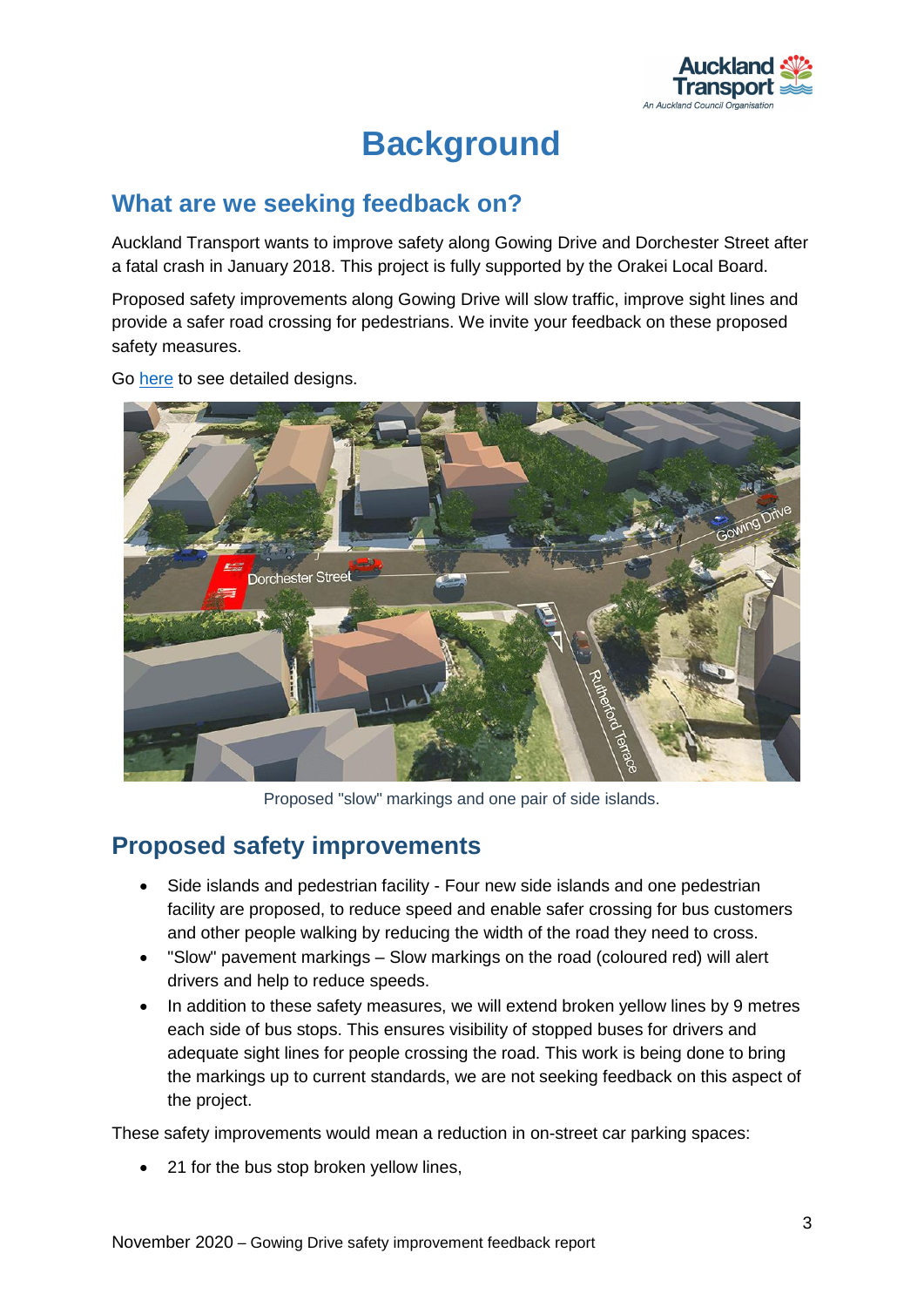

- 12 to enable the side islands,
- and 38 to improve sight lines around the pedestrian crossing and bends.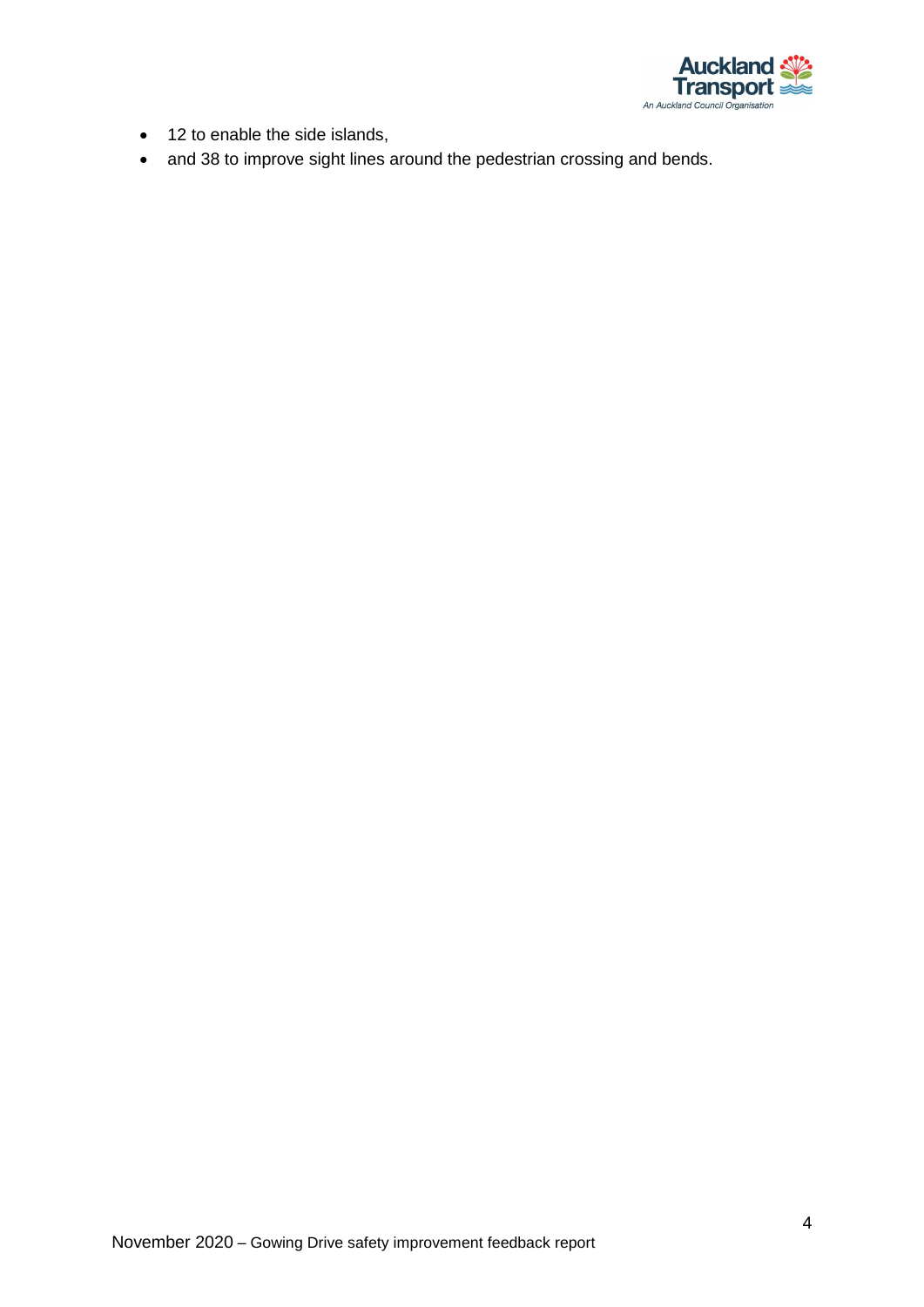

# **Consultation**

<span id="page-6-0"></span>We consulted on the proposed safety improvements from 31 October to 29 November 2019.

### <span id="page-6-1"></span>**What we asked you**

We asked:

- 1. Do you have any feedback on the proposed changes? Please outline all your feedback here and be as specific as possible to ensure we capture it correctly.
- 2. Is there anything we should be aware of when implementing these safety improvements?

### <span id="page-6-2"></span>**Activities to raise awareness**

To let you know about our consultation, we:

- mailed brochures to over 2000 residents and property owners
- set up a project webpage and an online feedback form on our website
- posted information on social media
- $\bullet$  held a public open day on the 2<sup>nd</sup> of November

# <span id="page-6-3"></span>**How people provided feedback**

You could provide feedback using an online submission form (on our Have Your Say [website\)](https://at.govt.nz/haveyoursay) or by emailing us at [ATEngagement@at.govt.nz](mailto:ATEngagement@at.govt.nz)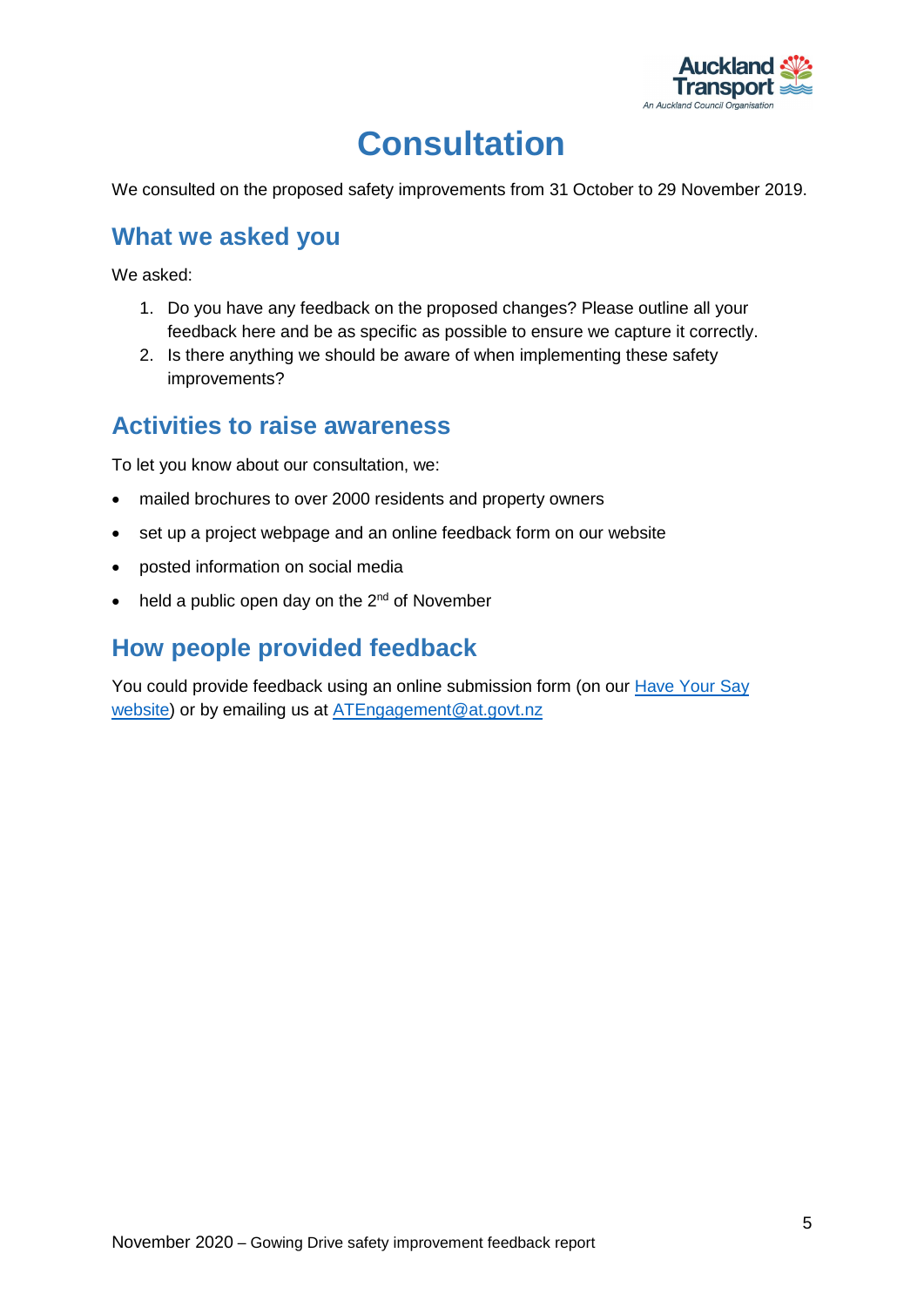

# **Your feedback**

### <span id="page-7-1"></span><span id="page-7-0"></span>**Overview**

We received public feedback on the proposal from 113 people. 81 of these were submitted online and 32 were submitted using the freepost feedback form.

# <span id="page-7-2"></span>**Themes in feedback**

We have analysed the public feedback to identify key themes.

# <span id="page-7-3"></span>**General themes**

These themes relate to the project as a whole.



Submissions may be counted in more than one theme.

#### **Positive about proposal**

These people made submissions just to say they were excited about or felt positively about the proposal. They did not suggest ways the proposal could be improved or potential issues with the proposal.

*"Over all I feel the proposed plans are very positive and will be a huge improvement if they will be able to slow the traffic on Gowing drive and help to make driving a lot safe for everyone who uses the road."*

#### **Deliver proposal ASAP**

The submission from these people asked for the proposed changes to be delivered as fast as possible.

*"The sooner it's done the better (especially the removing of car parks so I can see buses coming before they're on top of me!!)"*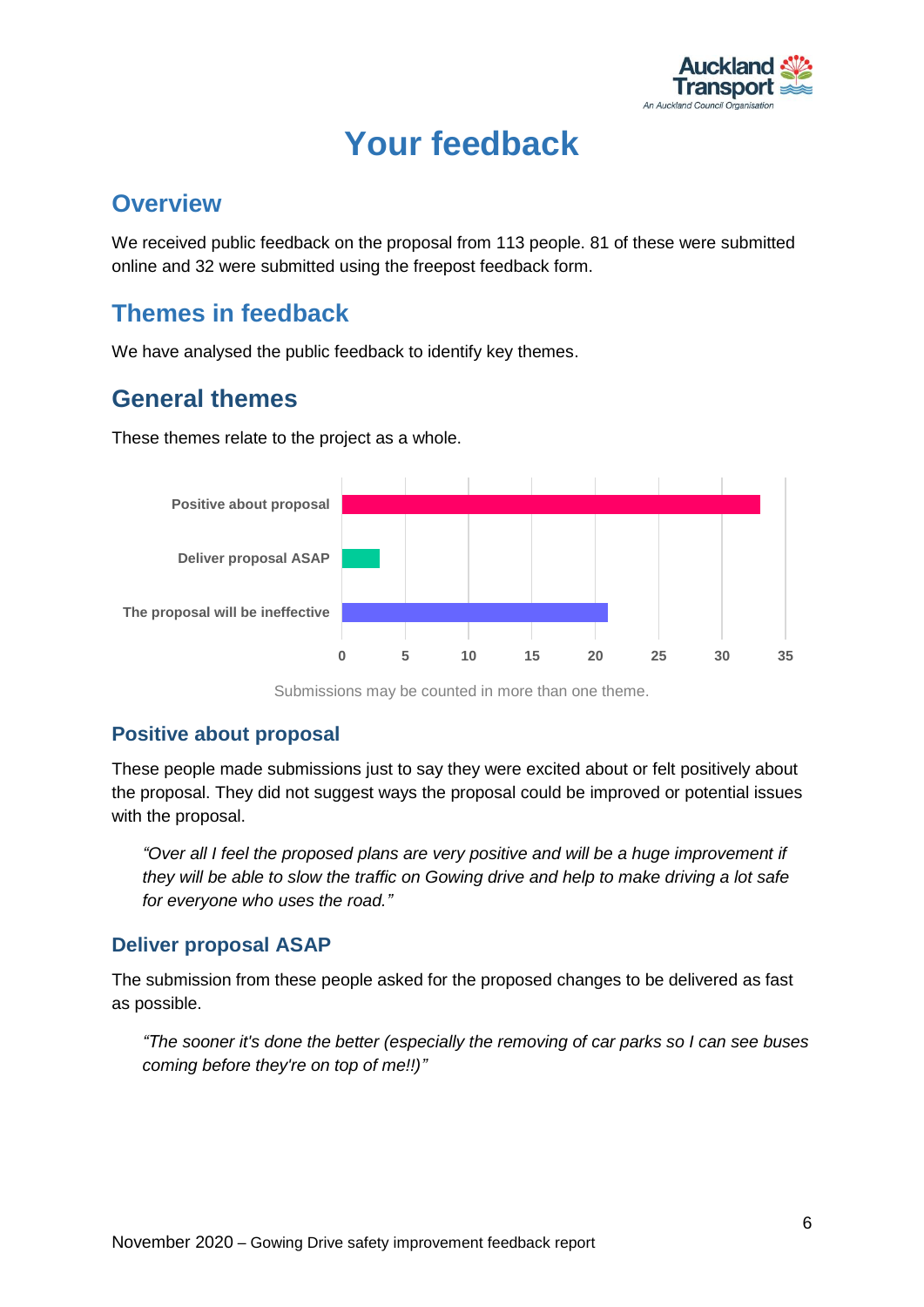

#### **The proposal will be ineffective**

These people felt that the proposal or specific elements of the proposal would not effectively make Gowing Drive safer. Some people suggested that rather than making Gowing Drive safer, the proposal would make it less safe.

Most of these people were concerned that by removing vehicle parking and improving visibility the proposal would increase vehicle speeds as the road would feel more open and drivers would feel more confident.

*"I feel this is just going to make the roads more open to those who speed and punish residents by taking away their parking."*

### <span id="page-8-0"></span>**Suggestion themes**

These themes relate to suggestions or issues related to specific aspects of the proposal.



Submissions may be counted in more than one theme.

#### **Buildout concern**

These people made submissions outlining their concerns around the side-islands (referred to in the plans as traffic islands). Peoples most common concern was that the side-islands would make the road narrower, creating pinch-points or forcing vehicles to cross the centerline where they might come into conflict with oncoming traffic.

*"The road narrowing outside 86/88 Gowing drive is also right before/after a blind corner. You are forcing people into the middle of the road when on-coming traffic can't see them."*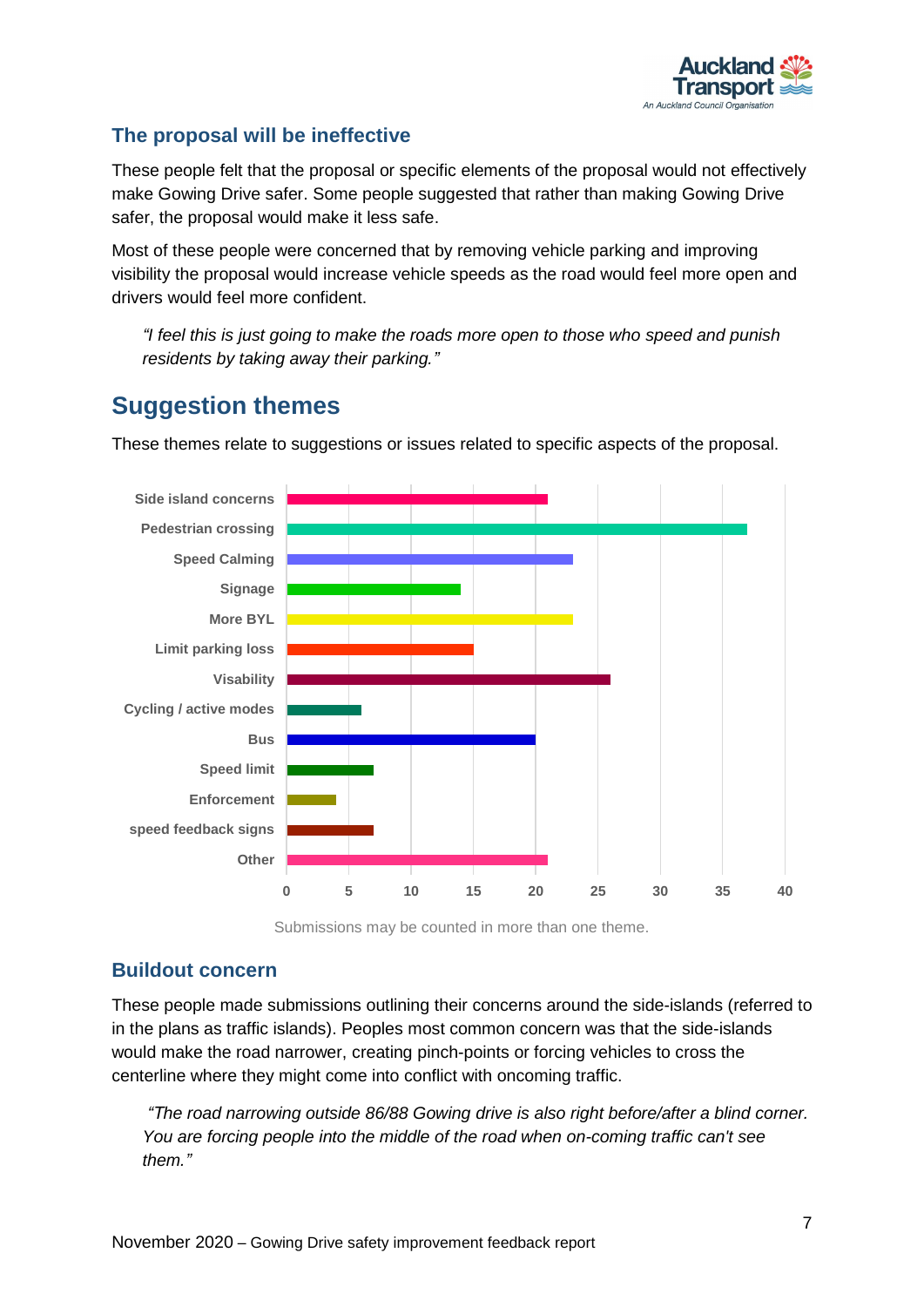

Other people worried that some of the side-islands were too close to corners to give proper visibility for drivers. Some suggested that the side-islands would be more effective further on straight sections where drivers often travel at higher speeds.

*"There doesn't seem to be good visibility for the positioning of this set of islands. I propose they move further south to impact the traffic moving fast either up or down the hill i.e. to number 51 and 82?"*

Some of the people in this groups questioned the buildouts amenity for pedestrians. People suggested that including ramps would help people pushing prams, bikes and scooters cross easily and that the side islands should be positioned where people want to cross the road.

*"they appear to have been positioned purely based on the locations that have most impact on traffic speeds, but not considering where crossing locations are actually needed. If people have to detour significant distances from their ideal route, then they won't get used."*

#### **Pedestrian crossing**

The most popular suggestion in the feedback was to include a pedestrian crossing. Most people suggested that a pedestrian crossing was needed on Dorchester Street or in place of the pedestrian facility outside 7 and 30 Gowing Drive. People felt that the proposed pedestrian facility is inadequate for people wishing to cross Gowing Drive. They argued that pedestrians needed the protection and priority that a pedestrian crossing provides of how busy this section is, especially with children walking to and from school.

*"There needs to be a pedestrian crossing added so children and people can cross the road safely when walking to bus stops or local schools."*

*"Without a safe pedestrian crossing, there will not be a time when my wife and I will be able to allow our children to walk to/from school on their own during their years in primary school. Likewise, to form a walking school bus, a pedestrian crossing has to be built first."*

#### **Speed calming**

These people made submissions about the need for more speed calming measures, beyond those included in the proposal or instead of elements of the proposal. This group were particularly concerned with the high speeds of vehicles on Gowing Drive. Including speed humps in the proposal was a popular suggestion, but many simply highlighted an area where speed is a problem without suggesting a specific speed calming element.

*"The speed at which cars drive down Gowing is one of the main issues for pedestrian safety. In addition to the new signage, I think it's important to include additional measures that will make cars reduce their speed."*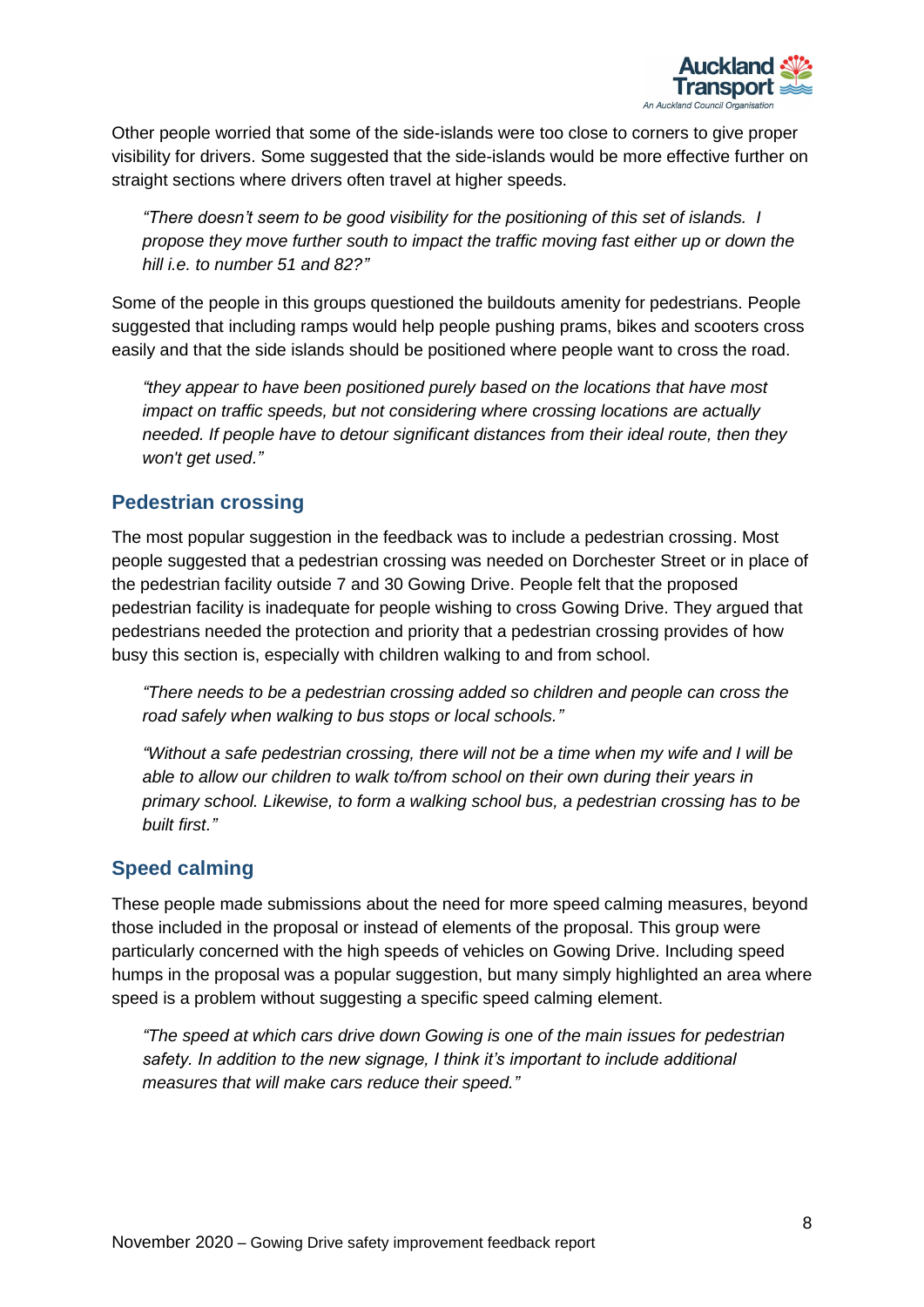

#### **Signs**

This group of people made submissions that included suggestions about signs. Most of these suggestions regarded the red SLOW markings proposed on Dorchester Street and the Eastern end of Gowing Drive.

*"I have reviewed the proposed plans and support the red slow makings on the tarmac, the electronic speed signs to warn drivers who are not used to driving in this area as reminders to be more careful."*

The rest were suggestions to add a sign the person felt was missing or move an existing or proposed sign.

*"A stop sign is proposed at the intersection of Cruickshank and Gowing Drive. One at Archdall and Gowing Drive should be considered too - this is a bad intersection with poor visibility."*

#### **More Broken Yellow Lines (BYL)**

These people felt that the proposal should include more BYL. Mostly people in this group asked for BYL in places where currently there it is illegal to park such as within 6 meters of and intersection or closer than a meter to a driveway.

*"I see that outside no 25 and 27 Gowing Drive (either side of Steele Street) you have no parking areas. Well we need the same no parking area either side of Archdall Street."*

Other people suggested extending proposed BYL to improve visibility and safety.

*"Yellow lines on BOTH sides of the sharp corner on Gowing drive, one side isn't going to be enough as people park as that most ridiculous angles on that corner."*

#### **Limit parking loss**

These people, most of them residents, were worried about the loss of parking resulting from the proposed bus stops and BYL. These people argued that removing 71 parking spaces would be difficult for people living in and around Gowing Drive as parking is already under pressure.

*"My only concern is the amount of on street parking we are losing - it is already often difficult to find on street parking in Gowing Drive - losing over 70 spaces in total is going to make it so much worse."*

People also suggested that increasing parking pressure by removing would lead to poor parking behavior.

*"Gowing Drive has a large % of flats, most with inadequate onsite parking. Removing more than 70 cars from the street can only encourage illegal parking on footpaths and conflicts with neighbors."*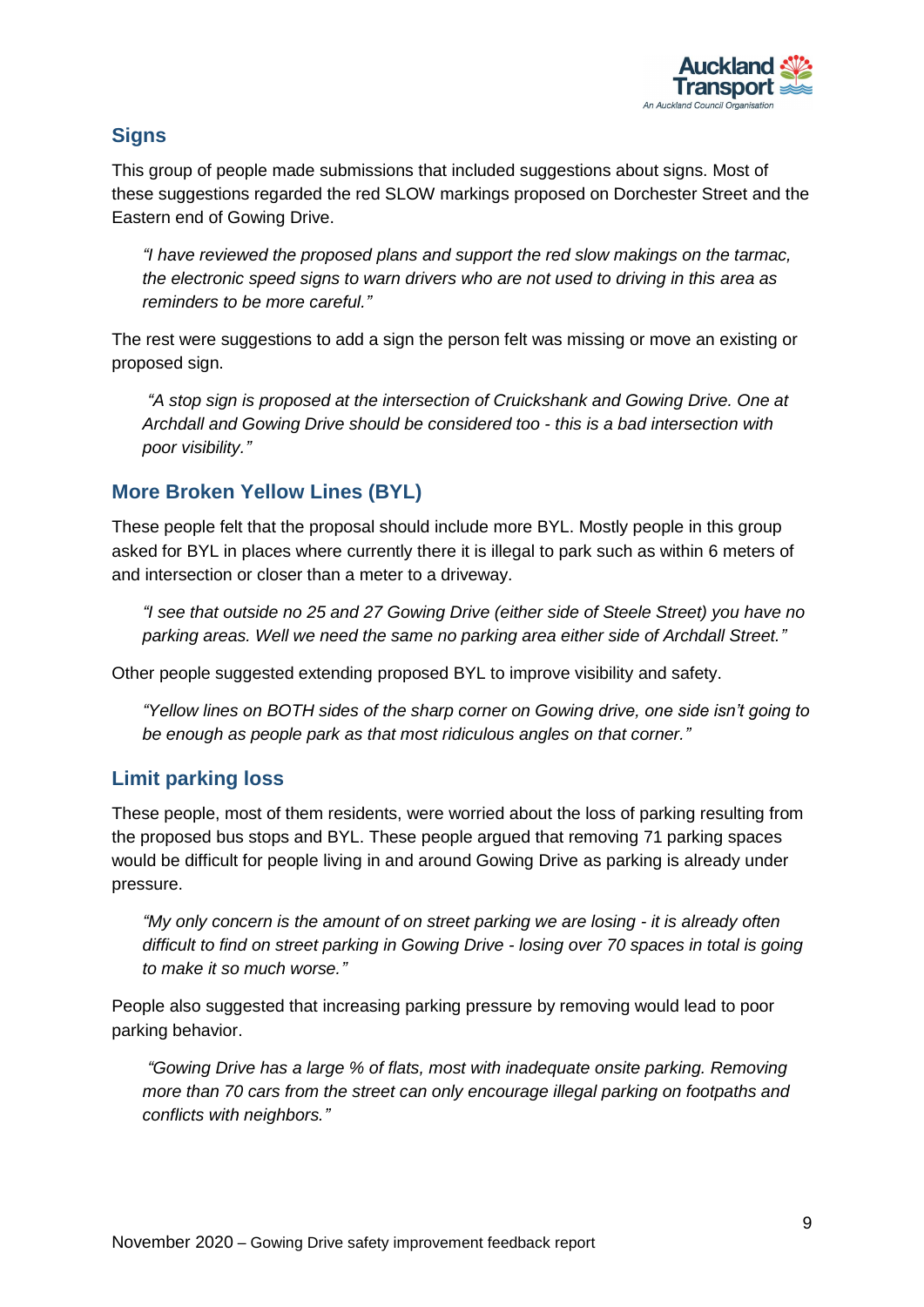

#### **Visibility issues**

Visibility issues were a popular topic in people's submissions. The issues and suggestions in this category ranged widely from suggestions to install mirrors at intersections with poor visibility to help see traffic coming around the corner:

*"Please consider putting in mirrors (if the angle allows it: obviously engineers will need to consider this) to allow people turning out of Archdall Street onto Gowing Drive to see oncoming traffic."*

To noting spots where trees, bushes and shrubs blocked people's view down the road.

*"While turning right from Archdall may technically meet requirements, the sight distance is poor, and trees need to be trimmed to ensure maximum sight distance available."*

People also mentioned that lack of visibility due to poor parking is a regular issue on and around Gowing Drive.

*"People often park right up to the corner and, because of the road angle, when trying to turn right out of Parsons Road we have to drive past the give way line and into the Gowing Drive lane in order to see whether traffic is coming up Gowing Drive."*

#### **Cycling and active modes**

These people made submissions about cycling, walking or other active forms of transportation. Some people in this group were concerned that the curb buildouts could be a hazard for cyclists as it forces them into the center of the road where they may come into conflict with vehicles.

*"I am opposed to the build-outs that project into the road and present hazardous obstacles for cyclists, forcing them out into the carriageway where they are in conflict with vehicles."*

Others pointed out that once the Glenn Innes to Tamaki shared path is completed more cyclists and pedestrians will use Gowing Drive to access the path. These people suggested that the proposed safety improvements are good opportunity to cater for this future growth in people cycling and walking.

*"Cyclist numbers have increased in recent years and are only likely to significantly increase further when the GI to Tamaki Drive path Stage 2 is finally build. Children are likely to be big users of the local accessways to this path to cross the valley to the local schools in Kohimarama (Selwyn College and St Thomas's), and will have to use local roads to travel between home and the path accessways."*

#### **Busses and bus-stops**

The most common suggestions about buses and bus stops were to move the proposed bus stops away from corners and intersections. These people argued that proposing bus stops close to corners or intersections is unsafe because vehicles will not have adequate time to stop if a bus is at its stop.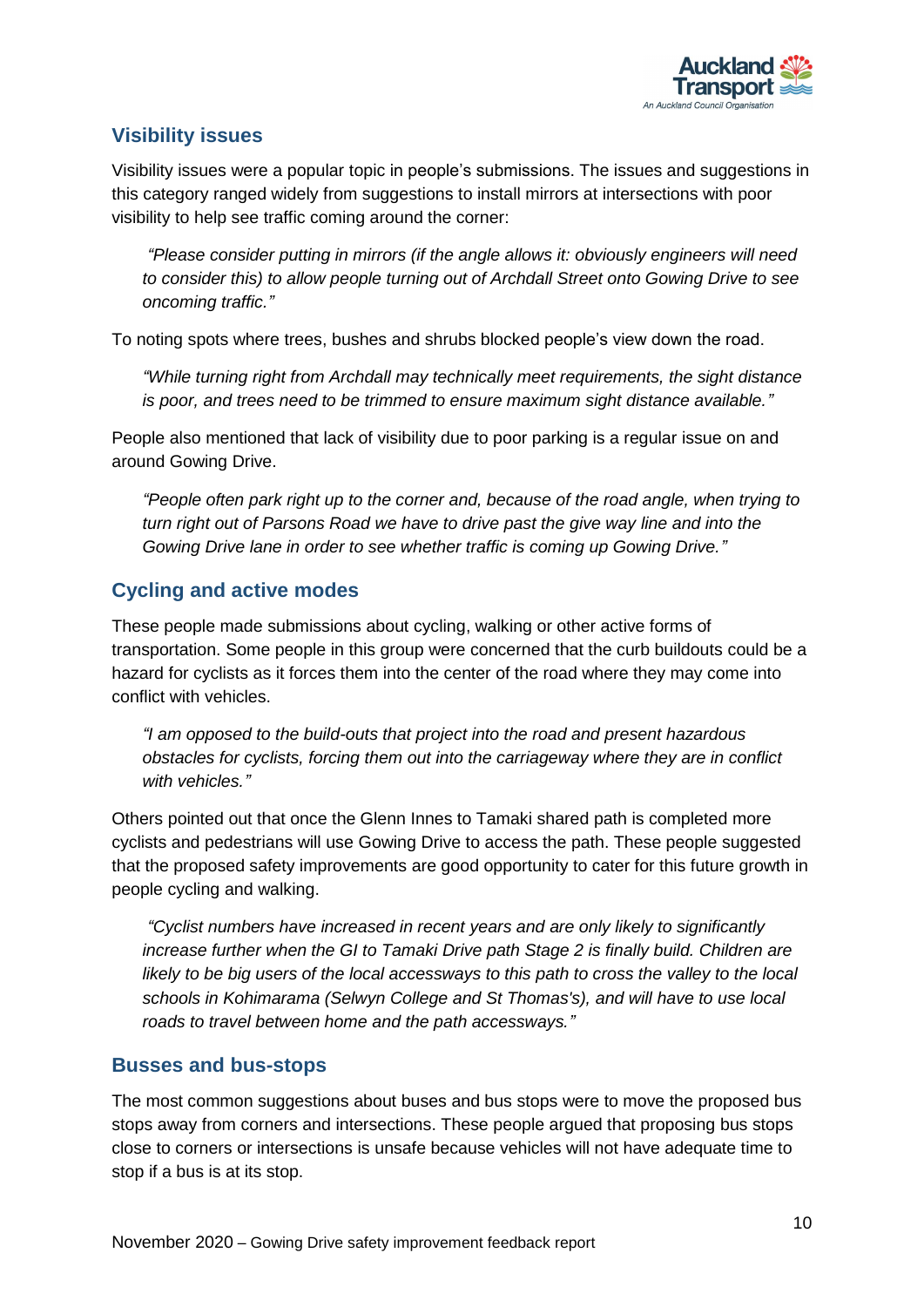

*"The current location of the bus stop is dangerous, and we consider the new location to be equally as dangerous."*

Other people suggested improvements to bus stop amenity such as seating for people waiting for their bus and shelters to protect people from the elements.

*"It would be good to have a covered bus stop with sitting bench for older people living in the street and close by."*

Some people felt that Gowing Drive is too narrow to be a safe bus route and suggested we look at moving the bus route somewhere else.

*"I'm aware this is a bus route so is not being considered - my answer to that is to move the buses out of that part of Gowing Drive - they are a menace."*

#### **Speed Limit**

These people suggested that the speed limit on Gowing Drive should be lowered. Some people suggested either a 30 km/h or 40 km/h while some people simply suggested that a lower speed limit is required but did not provide a specific speed limit, they feel is appropriate.

*"There needs to be a reduction in speed limit on Gowing Drive. It is too narrow to accommodate buses at 50km/hr"*

#### **Enforcement**

These people felt that enforcing existing parking and traffic rules on Gowing Drive would improve safety. Most of these people wanted more parking enforcement and one person specifically suggested placing a van with a mobile speed camera of Gowing Drive.

*"I also request enforcement of the no parking area around this intersection to improve the safety of both turning vehicles and pedestrians."*

#### **Speed feedback signs**

These people made submissions about the proposed speed feedback signs, mostly making suggestions about their placement.

*"The near misses I've experienced / seen involve cars trravelling at speed over the blind rise near #85 Gowing. The feedback sign from outside #53 might be better used here."*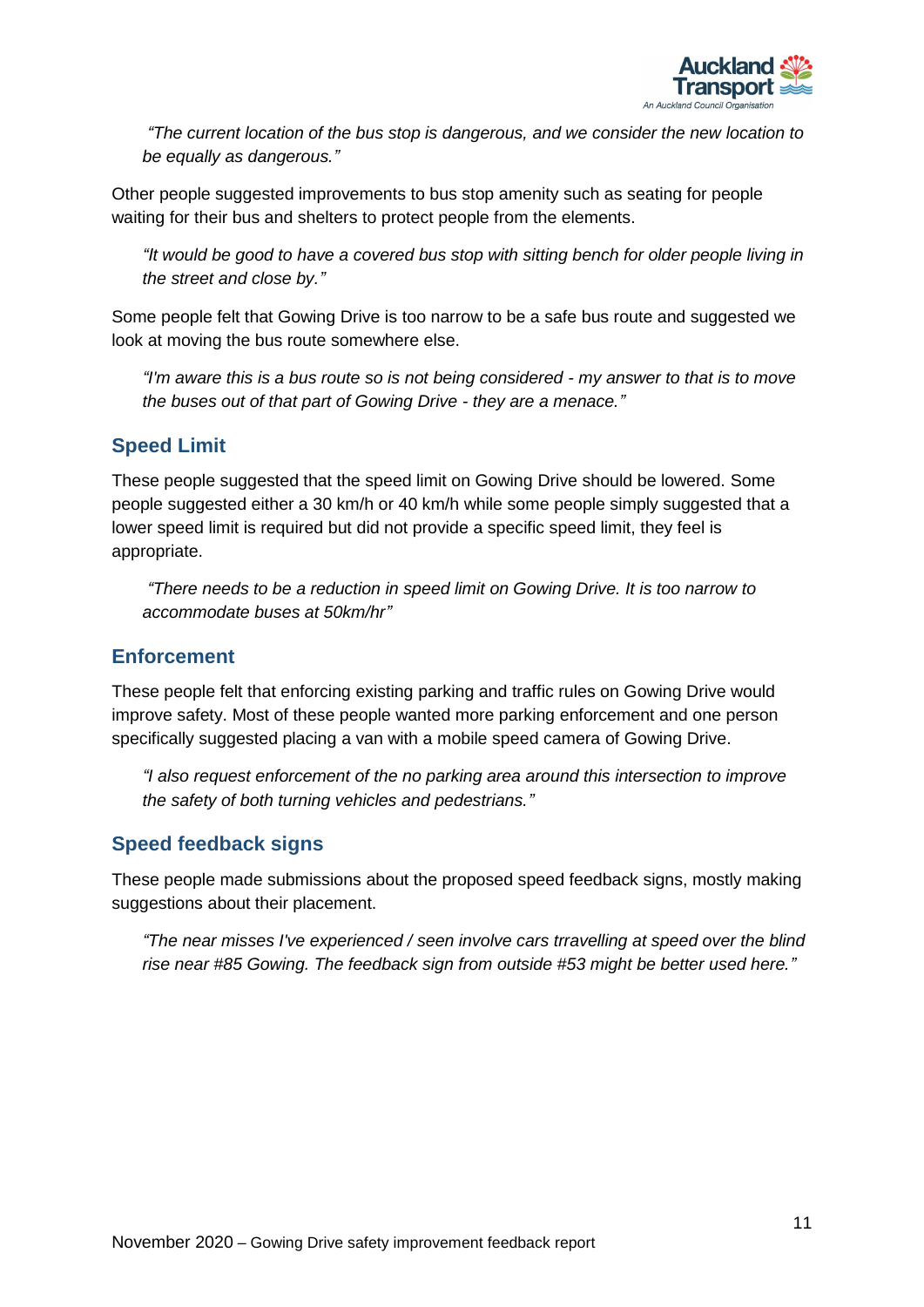

# **Design suggestions in feedback and AT responses**

Submitters suggested a wide range of changes to the proposal. We have collated and responded to all design suggestions identified in the feedback organised by theme in the table below.

<span id="page-13-0"></span>

| Design suggestion in feedback                                                                                                                                                                                                                                                                                                                                                                                                                                                                                                                                                                                                                                                                                                                                                                                                                                                                                          | <b>AT response</b>                                                                                                                                                                                                                                                                                                                                                                                                                                                                                                                                                                                                                                                                                                                                                                                                                                                                                                                                                                      |
|------------------------------------------------------------------------------------------------------------------------------------------------------------------------------------------------------------------------------------------------------------------------------------------------------------------------------------------------------------------------------------------------------------------------------------------------------------------------------------------------------------------------------------------------------------------------------------------------------------------------------------------------------------------------------------------------------------------------------------------------------------------------------------------------------------------------------------------------------------------------------------------------------------------------|-----------------------------------------------------------------------------------------------------------------------------------------------------------------------------------------------------------------------------------------------------------------------------------------------------------------------------------------------------------------------------------------------------------------------------------------------------------------------------------------------------------------------------------------------------------------------------------------------------------------------------------------------------------------------------------------------------------------------------------------------------------------------------------------------------------------------------------------------------------------------------------------------------------------------------------------------------------------------------------------|
| <b>General themes</b>                                                                                                                                                                                                                                                                                                                                                                                                                                                                                                                                                                                                                                                                                                                                                                                                                                                                                                  |                                                                                                                                                                                                                                                                                                                                                                                                                                                                                                                                                                                                                                                                                                                                                                                                                                                                                                                                                                                         |
| The proposal will be ineffective                                                                                                                                                                                                                                                                                                                                                                                                                                                                                                                                                                                                                                                                                                                                                                                                                                                                                       |                                                                                                                                                                                                                                                                                                                                                                                                                                                                                                                                                                                                                                                                                                                                                                                                                                                                                                                                                                                         |
| The improvements will not make Gowing Drive safe enough<br>The improvements aim to improve the safety of pedestrians and residents<br>of the area in general, but from my point of view, the proposed changes are<br>not doing enough to achieve this goal.<br>The Dorchester Street / St Johns Road requires a lot more to make it car,<br>bike and pedestrian-friendly. The proposed red surfacing is simply not<br>enough. Walking along St Johns Road, crossing over Dorchester is<br>extremely dangerous.<br>Testing out the impact of the proposed interventions using temporary<br>elements could be of great benefit to the proposal. It would allow residents<br>to understand first hand where the works will take place and how they<br>would help improve safety, as well as allowing council to measure the<br>impacts before spending time and effort in works that may not have the<br>planned impacts. | The proposed improvements are appropriate and in proportion to the road<br>safety issues identified in Gowing Drive. We have also had feedback from<br>other stakeholders that the changes proposed are too much. An additional<br>crossing facility has been proposed near Archdall Street. There is also a<br>walking and cycling project underway on Gowing Drive as part of the GI to<br>Tamaki project.<br>The proposed changes are intended to address speeding issues and<br>provide improved facilities for pedestrians crossing Gowing Drive and are<br>not intended to improve the Dorchester Street / St Johns Rd intersection.<br>AT can confirm that this site has added into the investigation list for<br>crossing facility.<br>There is some additional cost and disruption to residents and road users to<br>install then remove temporary elements as a trial. We are confident that the<br>improvements we propose will be effective and we believe that it would be |
| The proposal does not address the safety issues on Gowing Drive                                                                                                                                                                                                                                                                                                                                                                                                                                                                                                                                                                                                                                                                                                                                                                                                                                                        | best to go directly to installing permanent improvements.                                                                                                                                                                                                                                                                                                                                                                                                                                                                                                                                                                                                                                                                                                                                                                                                                                                                                                                               |
| Coloured signs such as the ones proposed on major intersections have<br>been identified in cycling studies to be ineffective.<br>The issue is that cars parked on the sides of the road narrow the road and<br>$\bullet$<br>traffic (especially buses) still proceeds at speed down the road crossing the<br>centre line. I fail to see how further narrowing the road by adding side                                                                                                                                                                                                                                                                                                                                                                                                                                                                                                                                  | Without knowing which studies are being referred to it is difficult to respond<br>to this. However, the signs are not the only improvements proposed and we<br>believe they will complement the other improvements.<br>Removing too much on-street parking is likely to result in higher speeds on<br>Gowing Drive because drivers will feel more comfortable traveling faster                                                                                                                                                                                                                                                                                                                                                                                                                                                                                                                                                                                                          |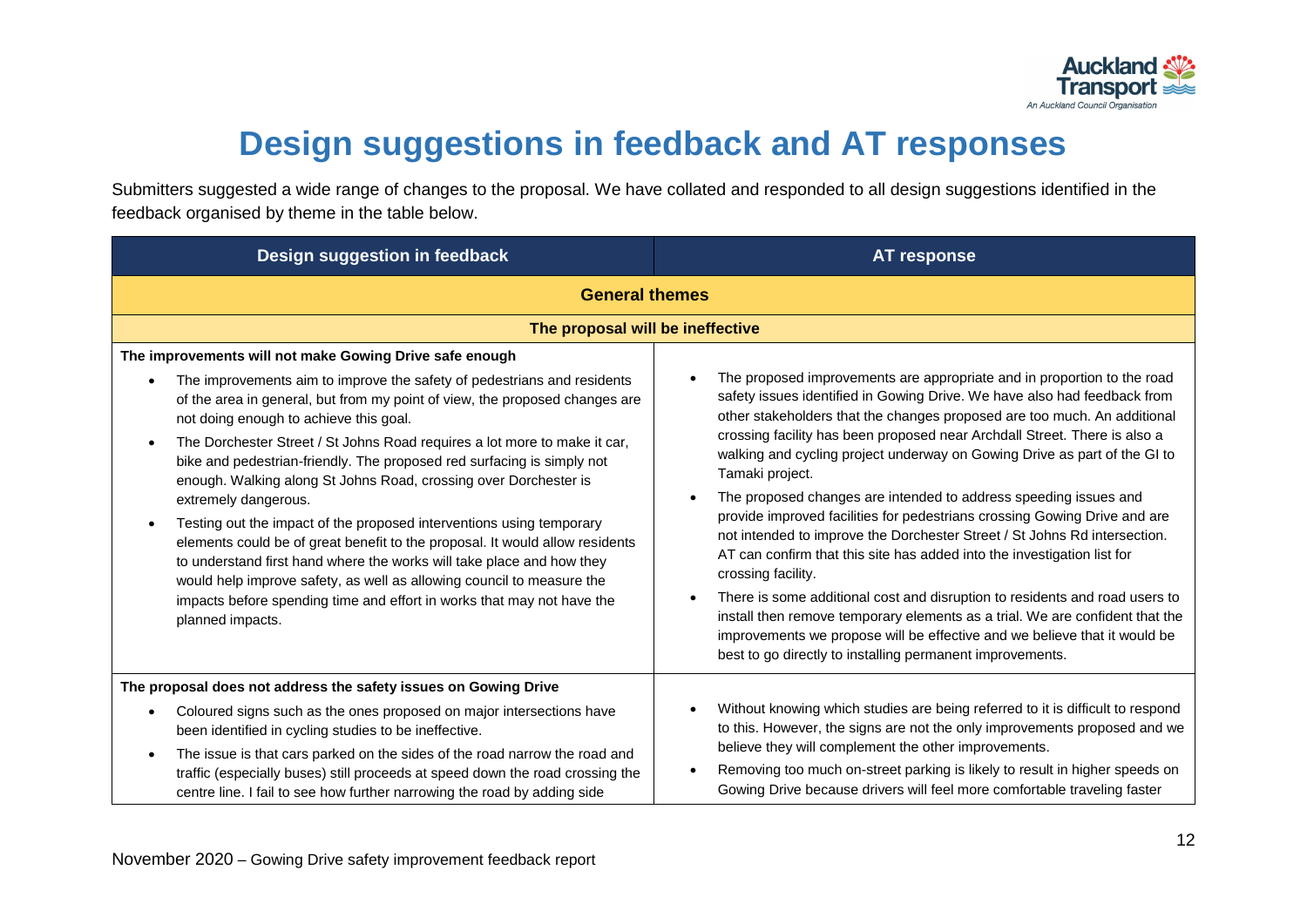

| islands prevents this. Traffic will still go down at 50+km but are forced even |  |
|--------------------------------------------------------------------------------|--|
| further to cross the centre line.                                              |  |

- The speed of traffic that use Gowing Drive and the poor visibility around the Archdall Street and Gowing Drive intersection have not been adequately addressed by the proposals.
- I'd question the frequency of issues on the street to merit making radical changes?
- I believe the "Slow" pavement markings & Speed Indicator signs on the road will be a waste of time/money.
- There is no proposed action at the site of the fatal crash this is the most dangerous part of the road where cars accelerate after rounding the 25km corner to go up the hill or gain speed as they go down the hill. Having so many parked cars and buses on this stretch of the road pushes all users into the central portion of the road and this problem has not been addressed.
- I'm concerned that the proposed traffic island between Rutherford and Archdall will not provide any protection from people driving up the hill.

where there are wider lanes. We have limited the removal of parking to a few limited locations like intersections or the insides of curves where it is necessary to keep sight lines clear for drivers. In straight sections where opposing drivers can see each other approach it is not necessary or desirable to remove more on-street parking.

- Several options were initially considered for this street including changes which involved more or less that the proposal consulted on. We believe that the changes proposed are appropriate and in proportion to the road safety issues identified in Gowing Drive. Furthermore, a new crossing facility is proposed near the intersection of Archdall Street, which is likely to slow down the traffic speed. However, this needs to be re-consulted with the public.
- We believe the SLOW pavement markings, or the speed indicator signs will be effective as they have been proven to be effective in other locations. We have used them reduce speeds on other roads successfully.
- We believe that the cause of the fatal crash was primarily excessive speed and that this issue is the same along the whole length of Gowing Drive. We have therefore proposed improvements which will reduce speed along the whole length rather than just focusing on a specific location.
- The side island between Rutherford Terrace and Archdall Street has been removed from the plan.

**The proposal will make Gowing Drive less safe**

- The proposal will encourage speeding by improving sightlines and effectively widening the street at the corners and bends by reducing parking.
- This proposal is just going to make the roads more open to those who speed
- The visual speed display will draw the drivers' attention to the left-hand side of the road as the vehicle is entering a right-hand curve, this will make this area more unsafe than it is currently.
- I am concerned that the removal of parking and replacement with noparking lines and a central buffer, will increase speeds and make the road less safe. The addition of a painted median strip changes the feel of this
- We have limited on-street parking removal to a few locations where we consider that on-street parking could interfere with inter-visibility between drivers or pedestrians. These locations are near intersections, on the inside of curves, and where pedestrians cross. There is also some limited parking removal near bus stops to help the bus access the stop. On the insides of curves it is necessary to prohibit on-street parking so that drivers travelling in opposing directions can see each other.
- Curve warning signage on the left-hand side of the road for right-hand curves has been used extensively in New Zealand and is the standard location for this signage. In the contrary, it is considered that signage in the location provide advance warning for motorists so that drivers can adjust their driving accordingly.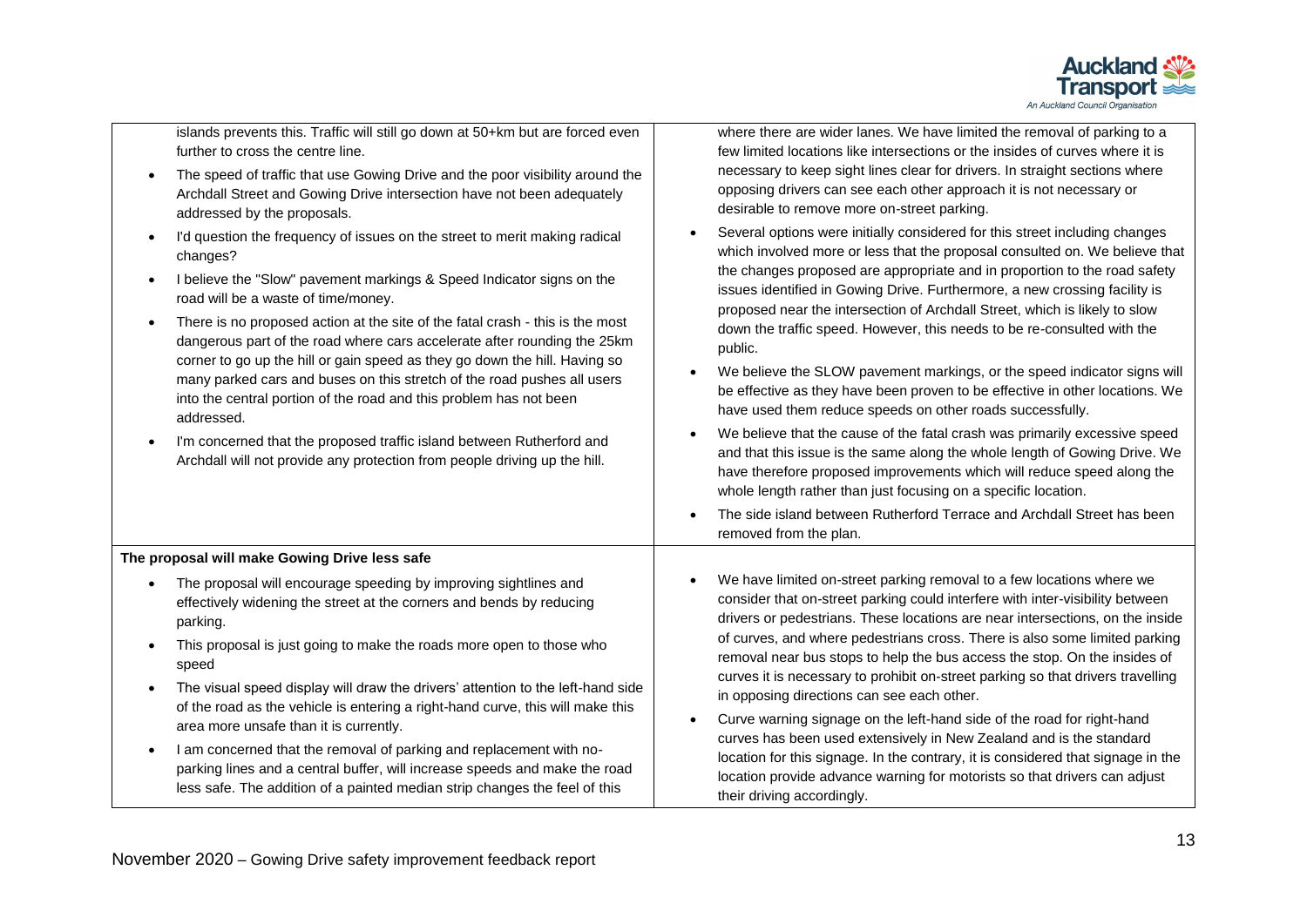

| The poor driving of a small number of people does not justify the proposal<br>The driver killed on Gowing Drive was speeding and crossed the centreline<br>before hitting a bus.<br>It is not clear how restricting parking, restricting traffic flow and introducing<br>$\bullet$<br>signage will prevent incidents like the fatal crash in January 2018 from<br>happening in the future. It is unlikely that introducing more restrictions<br>would have any positive effect on reckless driving in the future<br>the scope of the changes that are being considered is too radical and is out<br>$\bullet$<br>of proportion with the need.                                                                     | Our investigation of the crash shows that there are issues with excessive<br>speed and visibility around curves which need to be addressed. This issue<br>is not limited to a single driver. Speed data shows that there are a number<br>of vehicles during over the speed limits along Gowing Drive.<br>The proposed changes are intended to help reduce speed in Gowing Drive.<br>Research has shown that a small reduction in vehicle speeds can result in<br>a much larger reduction in the risk of death and serious injury crashes.<br>Several options were initially considered for this street including changes<br>which involved more or less that the proposal consulted on. We believe that<br>the changes proposed are appropriate and in portion to the road safety<br>issues identified in Gowing Drive. We have also had feedback from other<br>stakeholders that the changes proposed are too little. |  |
|-------------------------------------------------------------------------------------------------------------------------------------------------------------------------------------------------------------------------------------------------------------------------------------------------------------------------------------------------------------------------------------------------------------------------------------------------------------------------------------------------------------------------------------------------------------------------------------------------------------------------------------------------------------------------------------------------------------------|------------------------------------------------------------------------------------------------------------------------------------------------------------------------------------------------------------------------------------------------------------------------------------------------------------------------------------------------------------------------------------------------------------------------------------------------------------------------------------------------------------------------------------------------------------------------------------------------------------------------------------------------------------------------------------------------------------------------------------------------------------------------------------------------------------------------------------------------------------------------------------------------------------------------|--|
| <b>Design suggestions</b>                                                                                                                                                                                                                                                                                                                                                                                                                                                                                                                                                                                                                                                                                         |                                                                                                                                                                                                                                                                                                                                                                                                                                                                                                                                                                                                                                                                                                                                                                                                                                                                                                                        |  |
|                                                                                                                                                                                                                                                                                                                                                                                                                                                                                                                                                                                                                                                                                                                   | <b>Buildout concern</b>                                                                                                                                                                                                                                                                                                                                                                                                                                                                                                                                                                                                                                                                                                                                                                                                                                                                                                |  |
| The buildouts are a hazard for cyclists<br>The buildouts will cause concern for cyclists as they will find themselves<br>$\bullet$<br>squeezed into narrower channels and in closer competition with cars as<br>they navigate the kerb build-outs.<br>This is a road where high speeds are known to be common (despite the<br>$\bullet$<br>existing speed limit), and forcing cyclists into the path of fast-moving<br>vehicles puts them in danger.<br>Cycling traffic is only likely to increasing significantly in the future as the GI<br>$\bullet$<br>to Tamaki Drive cycleway makes commuting by bike to the city viable<br>local links to the GI to Tamaki path enables short local bike trips - including | Our investigation has shown that the on-street parking in Gowing Drive is<br>well utilised and that cyclists are likely to be riding out in the traffic lane<br>rather than next to the kerb where the side islands are located. The side<br>islands are a similar size to a parked car, and they represent no more of a<br>risk to cyclists.<br>We agree that cycling will be an increasing popular travel mode both in this<br>area, but across Auckland as well.<br>Our team have been liaising closely with the project team of the GI to<br>Tamaki team to ensure the development of the safety interventions will                                                                                                                                                                                                                                                                                                |  |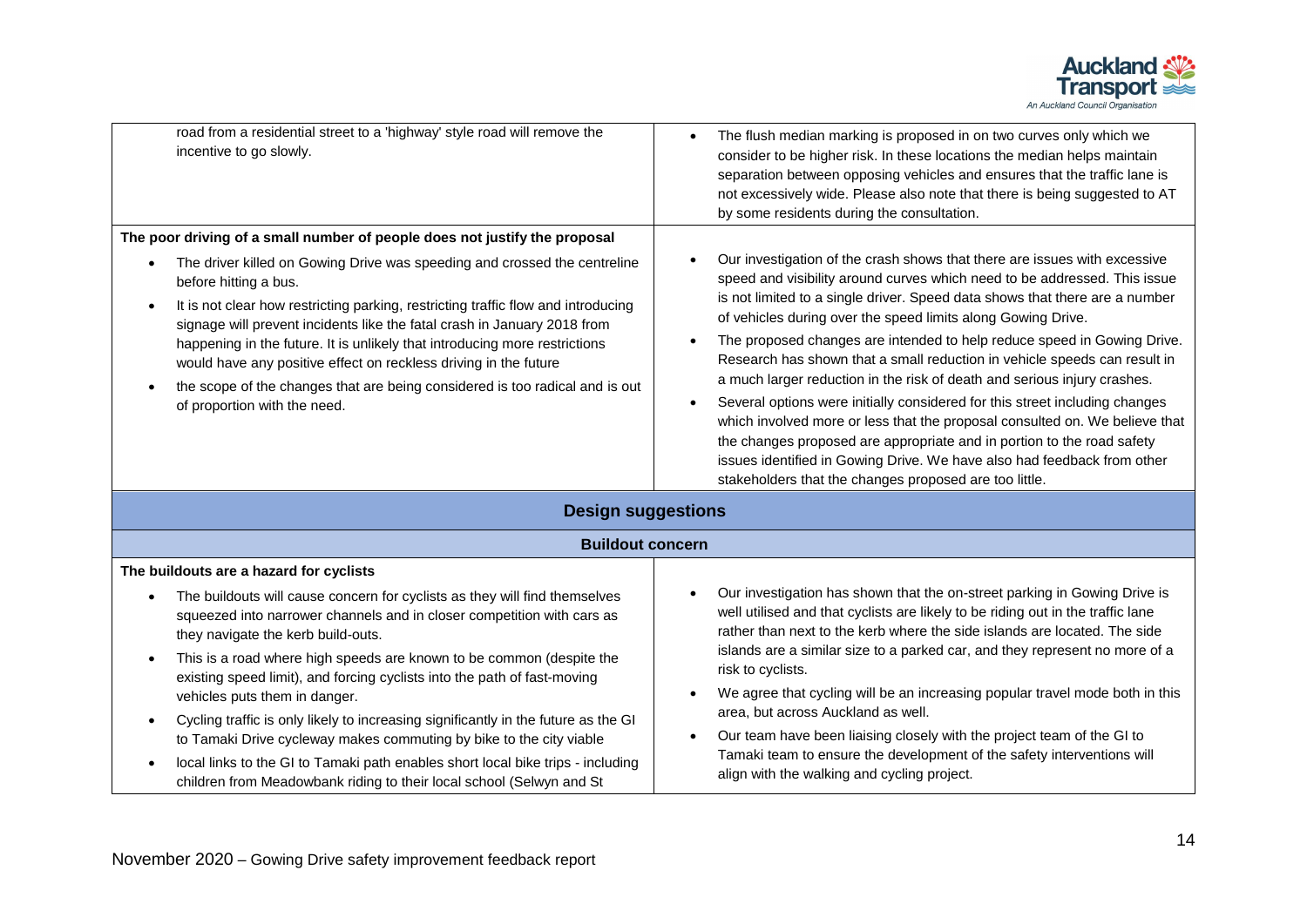

| Thomas') across the valley and needing to utilize local roads to get to the                                                                                                                                                                                                                                                                                                                                                                                                  |                                                                                                                                                                                                                                                                                                                                |
|------------------------------------------------------------------------------------------------------------------------------------------------------------------------------------------------------------------------------------------------------------------------------------------------------------------------------------------------------------------------------------------------------------------------------------------------------------------------------|--------------------------------------------------------------------------------------------------------------------------------------------------------------------------------------------------------------------------------------------------------------------------------------------------------------------------------|
| path.                                                                                                                                                                                                                                                                                                                                                                                                                                                                        |                                                                                                                                                                                                                                                                                                                                |
| The buildouts don't help people wanting to cross the road                                                                                                                                                                                                                                                                                                                                                                                                                    |                                                                                                                                                                                                                                                                                                                                |
| The buildout's utility for pedestrians in assisting them to cross the road is<br>not clear.                                                                                                                                                                                                                                                                                                                                                                                  | The side island between Rutherford Terrace and Archdall Street has been<br>removed from the plan.                                                                                                                                                                                                                              |
| Will the kerbs be adjusted so that prams, bikes etc can cross with ease? It<br>$\bullet$<br>can be difficult to manoeuvre up and down kerbs with children in tow.                                                                                                                                                                                                                                                                                                            | The other side islands are not formal pedestrian facilities, but they will help<br>pedestrians cross safely by helping to reduce vehicle speeds.                                                                                                                                                                               |
| The proposed four buildouts are described as enabling safer crossing for<br>$\bullet$<br>bus customers and other people walking by reducing the width of the road<br>they need to cross. However, they appear to have been positioned purely<br>based on the locations that have most impact on traffic speeds, not<br>considering where crossing locations are needed.                                                                                                      | Pedestrians walking between Rutherford Reserve and west Meadowbank<br>will walk via Archdall St, cross Gowing Dr, then walk along Parsons Rd.<br>During our investigation we did consider opportunities for a crossing facility<br>for pedestrians between Archdall St and Parsons Rd. Please see updated<br>plan for details. |
| The crossing locations are not particularly good for children in west<br>$\bullet$<br>Meadowbank going to Rutherford Reserve. They should be able to go to<br>this playground safely by themselves as it's the only suitable facility in the<br>area. They will be travelling from Parsons Road and crossing Gowing Drive<br>to head down Archdall Street. It is likely that some children will not head up<br>the hill to the proposed crossing near to Rutherford Terrace. |                                                                                                                                                                                                                                                                                                                                |
| The buildouts will not make Gowing drive more safe                                                                                                                                                                                                                                                                                                                                                                                                                           |                                                                                                                                                                                                                                                                                                                                |
| The issue is that cars parked on the sides of the road narrow the road and<br>traffic (especially buses) still proceeds at speed down the road crossing the<br>centre line.                                                                                                                                                                                                                                                                                                  | The width and location of the side islands have been selected to ensure<br>there is enough space for two-way traffic, including buses, near them and<br>they will not force any driver to cross the centre line.                                                                                                               |
| I fail to see how further narrowing the road by adding side islands prevents<br>$\bullet$<br>cars speeding or crossing the centre line. Traffic will still go down at 50+km                                                                                                                                                                                                                                                                                                  | Side islands are a recognised method of slowing traffic and they have been<br>used successfully in other locations.                                                                                                                                                                                                            |
| but are forced even further to cross the centre line.<br>These side islands will, at best, result in the same number of vehicles<br>(particularly buses) crossing the centreline in these areas and more likely<br>an increased number.                                                                                                                                                                                                                                      | Regarding the side islands outside number 86/80 Gowing Drive; there is a<br>centre line marking here between the side islands and the lanes are wide<br>enough that drivers will not need to cross the centre line, even bus drivers.<br>While it is true that the islands are around a curve for southbound drivers           |
| The buildout outside 86/88 Gowing drive is also right before/after a blind<br>$\bullet$<br>corner. You are forcing vehicles and buses into the middle of the road when<br>on-coming traffic can't see them.                                                                                                                                                                                                                                                                  | there is edge line marking proposed on the approach to the island to help<br>guide them around it and the island is not so close to the curve that they will<br>not be able to avoid it.                                                                                                                                       |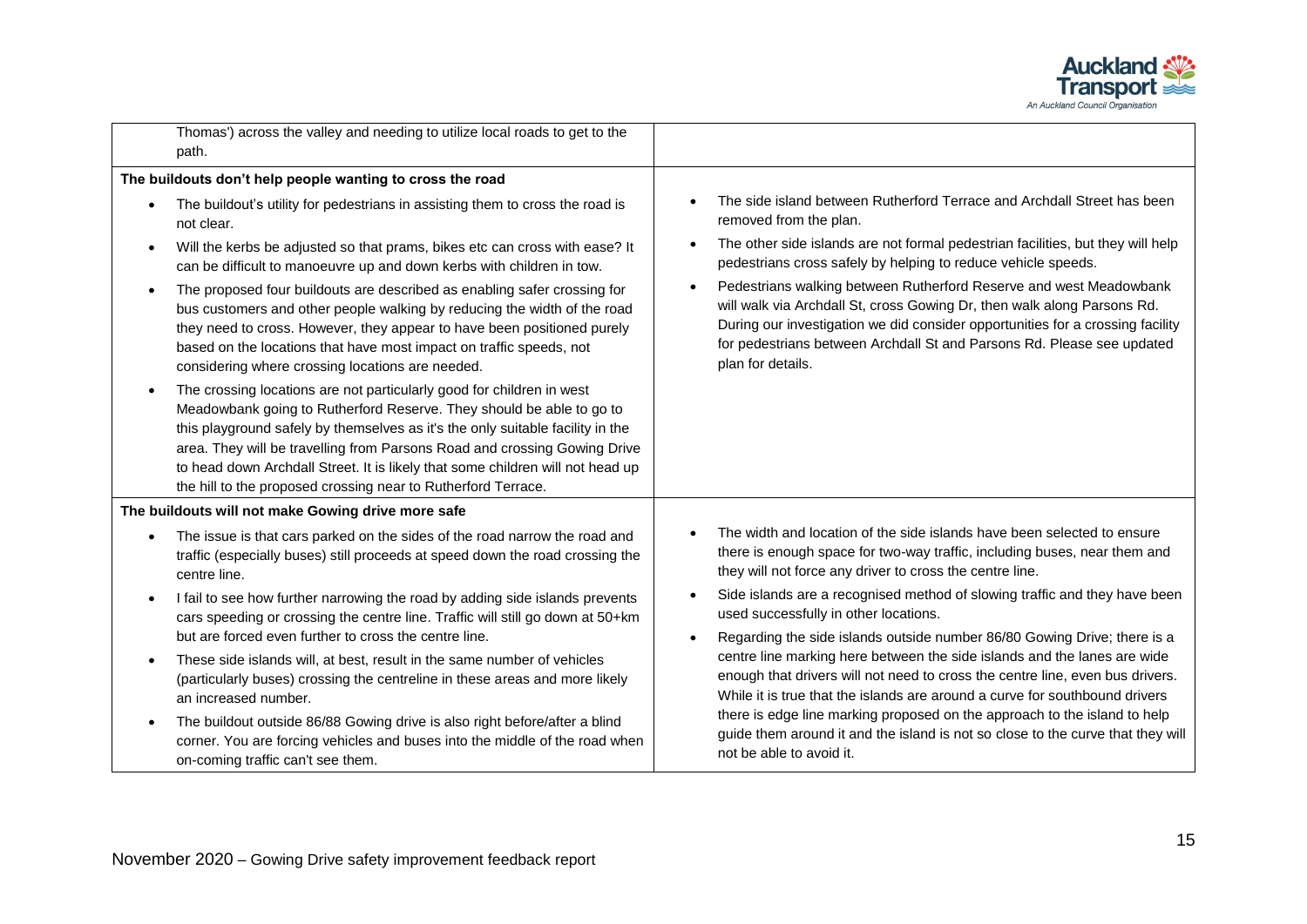

| The proposed changes don't improve the crossing near Gowing Drive and<br>$\bullet$<br>Parsons Road. No one is going to walk uphill on Gowing to cross on the<br>proposed traffic island and then walk downhill to Parsons.<br>I don't see how different the islands would be compared to the existing<br>$\bullet$<br>parked cars. Do they extend further out into the road? Vehicles need to be<br>slowed before or during the corner - not 50m after it!<br>The islands proposed will cause more problems as they have done in<br>$\bullet$<br>Ngapipi Rd.<br>The build out and crossing at 30 Dorchester is right on the bend, is that<br>advisable? | During out investigation we did consider opportunities for a crossing facility<br>for pedestrians between Archdall St and Parsons Rd. Please refer to the<br>updated plans for information.<br>The side islands protrude out into the road a similar distance to parked<br>vehicles. The islands are intended to slow vehicles as they approach the<br>curves and along the whole length of the road, they do not need to be<br>located within the curves itself to be effective. Also they are part of a<br>package of improvements including road markings, signs, and electronic<br>driver feedback speed signs which help to reduce speed.<br>Ngapipi Rd is an arterial road carrying high volumes of traffic including<br>some freight from the port. It is not a comparable road to Gowing Drive and<br>we are confident that the proposed side islands will not cause problems.<br>Given that a new crossing facility has been provided between Archdall<br>Street and Parsons Road, therefore this proposed buildout has been<br>removed from the plan. |
|---------------------------------------------------------------------------------------------------------------------------------------------------------------------------------------------------------------------------------------------------------------------------------------------------------------------------------------------------------------------------------------------------------------------------------------------------------------------------------------------------------------------------------------------------------------------------------------------------------------------------------------------------------|-----------------------------------------------------------------------------------------------------------------------------------------------------------------------------------------------------------------------------------------------------------------------------------------------------------------------------------------------------------------------------------------------------------------------------------------------------------------------------------------------------------------------------------------------------------------------------------------------------------------------------------------------------------------------------------------------------------------------------------------------------------------------------------------------------------------------------------------------------------------------------------------------------------------------------------------------------------------------------------------------------------------------------------------------------------------|
| <b>Pedestrian crossing</b>                                                                                                                                                                                                                                                                                                                                                                                                                                                                                                                                                                                                                              |                                                                                                                                                                                                                                                                                                                                                                                                                                                                                                                                                                                                                                                                                                                                                                                                                                                                                                                                                                                                                                                                 |
| A pedestrian crossing should be included in the proposal                                                                                                                                                                                                                                                                                                                                                                                                                                                                                                                                                                                                |                                                                                                                                                                                                                                                                                                                                                                                                                                                                                                                                                                                                                                                                                                                                                                                                                                                                                                                                                                                                                                                                 |
| Zebra or raised crossings, and even 'on demand' traffic lights such as those<br>being proposed in suburbs such as Pt Chevalier could be more beneficial<br>for pedestrians, in particular for children and older people who can't cross<br>the road quickly.<br>Crossings on speed tables provide safe places to cross and reduce vehicle<br>speeds                                                                                                                                                                                                                                                                                                     | Pedestrian surveys were undertaken as part of the investigation into this<br>road. We believe that for the number of pedestrians crossing, traffic<br>volume, and road layout the facilities proposed are appropriate.<br>However, it is acknowledged that there is an increase in number of<br>pedestrians crossing between Archdall Street and Parsons Road, therefore<br>a new raised zebra crossing has been proposed at this location. Please<br>refer to the latest plan for details. We will facilitate the implementation of the<br>raised zebra crossing at this location. However, it needs to be prioritised<br>among the similar facilities in the other locations.                                                                                                                                                                                                                                                                                                                                                                                 |
| Areas where people suggested a pedestrian crossing is needed                                                                                                                                                                                                                                                                                                                                                                                                                                                                                                                                                                                            |                                                                                                                                                                                                                                                                                                                                                                                                                                                                                                                                                                                                                                                                                                                                                                                                                                                                                                                                                                                                                                                                 |
| near the diary on Dorchester Street<br>near Parsons Road<br>$\bullet$<br>between Rutherford Terrace and Archdall Road - as AT has found this is<br>the area where speeds are highest and the section that pedestrians,                                                                                                                                                                                                                                                                                                                                                                                                                                  | Pedestrian surveys were undertaken as part of the investigation into this<br>road. We believe that for the number of pedestrians crossing, traffic<br>volume, and road layout the facilities proposed are appropriate.<br>However, now that we have received specific feedback on locations where<br>people would like more pedestrian facilities, we will investigate these                                                                                                                                                                                                                                                                                                                                                                                                                                                                                                                                                                                                                                                                                    |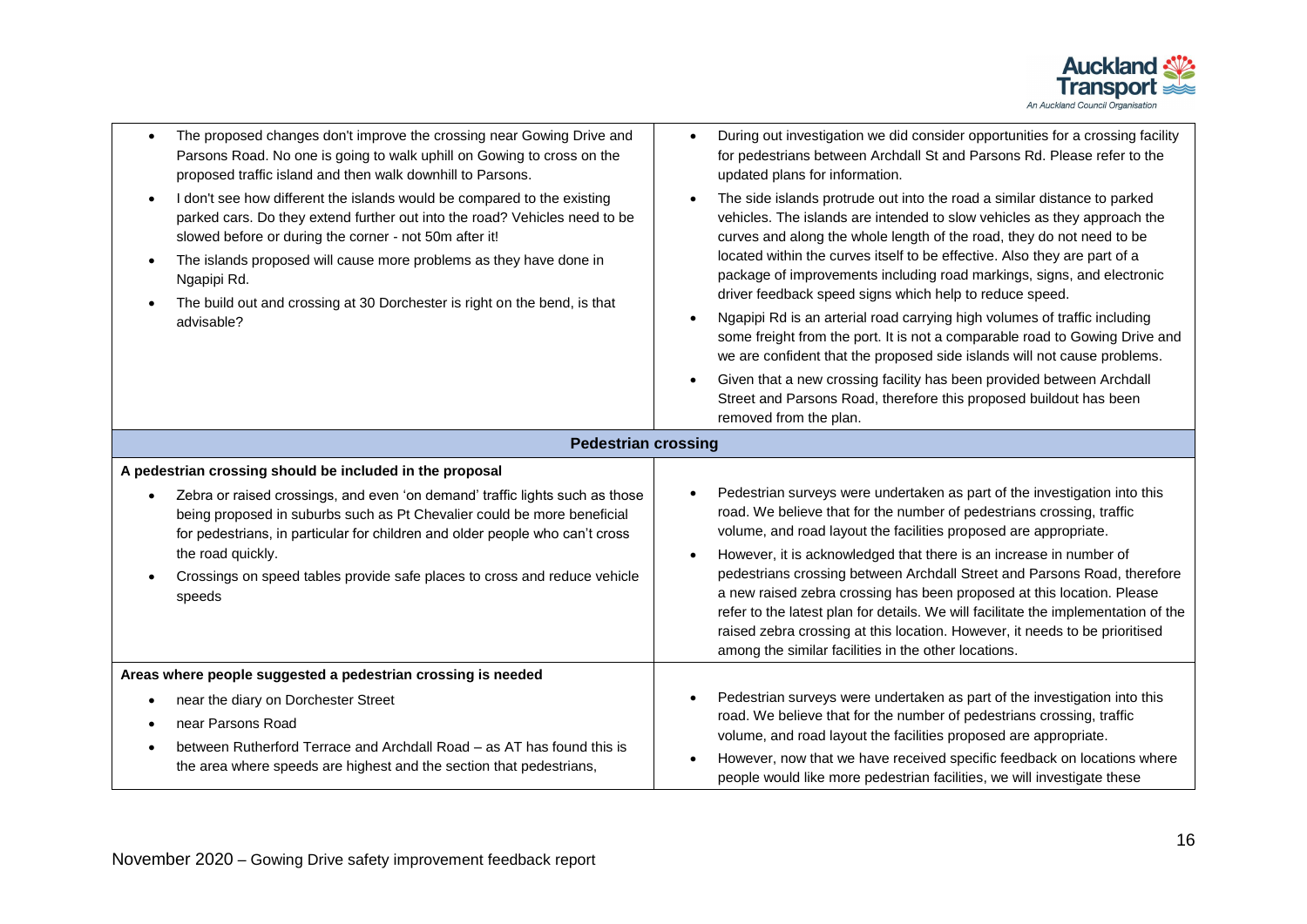

| especially children, use the most. A crossing here would also improve<br>access to Rutherford Reserve, bus stops and community hall.<br>Near the corner of Worcester Road - to make it easier and safer to get to<br>St Johns Bush reserve.<br>At the eastern top end of Gowing Drive to assist pedestrians at this very<br>busy junction.<br>Instead of the red 'SLOW' strips. | locations further and incorporate them into the final design if we find that<br>facilities are needed.<br>During out investigation we did consider opportunities for a crossing facility<br>for pedestrians between Archdall St and Parsons Rd. Please refer to the<br>plans for details.                                                                                                                                                                                                                                                                                                                                                                                                                                                                                                                                                                              |
|---------------------------------------------------------------------------------------------------------------------------------------------------------------------------------------------------------------------------------------------------------------------------------------------------------------------------------------------------------------------------------|------------------------------------------------------------------------------------------------------------------------------------------------------------------------------------------------------------------------------------------------------------------------------------------------------------------------------------------------------------------------------------------------------------------------------------------------------------------------------------------------------------------------------------------------------------------------------------------------------------------------------------------------------------------------------------------------------------------------------------------------------------------------------------------------------------------------------------------------------------------------|
| <b>Speed Calming</b>                                                                                                                                                                                                                                                                                                                                                            |                                                                                                                                                                                                                                                                                                                                                                                                                                                                                                                                                                                                                                                                                                                                                                                                                                                                        |
| More buildouts should be included in the proposal<br>Buildouts should be near 45 Gowing Drive to address speeds near the site<br>of the fatal crash.<br>On Worcester Road to assist in reducing the speed of traffic.                                                                                                                                                           | Directly outside 45 Gowing Dr would be too close to the curve for side<br>islands but we will investigate providing an extra set of islands slightly<br>further south outside number 43. This will be investigated during the<br>detailed design process.<br>Worchester Road was outside the scope of this project which was focused<br>on improving safety in Gowing Drive, but AT will programme to investigate<br>safety improvements on Worchester Road.                                                                                                                                                                                                                                                                                                                                                                                                           |
| Speed humps should be included in the proposal<br>Speed humps would slow vehicles without narrowing the road.<br>Speed humps would reduce the amount of parking space loss.<br>Speed humps are a more effective way to slow down traffic.<br>Speed humps or tables would provide safer crossing points for pedestrians.                                                         | Given the volume of requests from Aucklanders for traffic calming like speed humps,<br>we need to prioritise those residential areas that are most in need of interventions.<br>As such, we analysed all residential areas in the Auckland region in terms of the<br>following criteria:<br>Crash data and risk.<br>Vulnerable road user risk, which considers the likelihood of a pedestrian or<br>cyclist being involved in a crash along a road.<br>Speed of motorised traffic.<br>Location of community facilities, such as schools and kindergartens,<br>community halls, parks and reserves, and walking and cycling routes in the<br>vicinity.<br>Any road curvature, steepness or contours that would prevent speed-<br>calming measures from being effective.<br>Concerns and requests raised by the general public, community groups and<br>elected members. |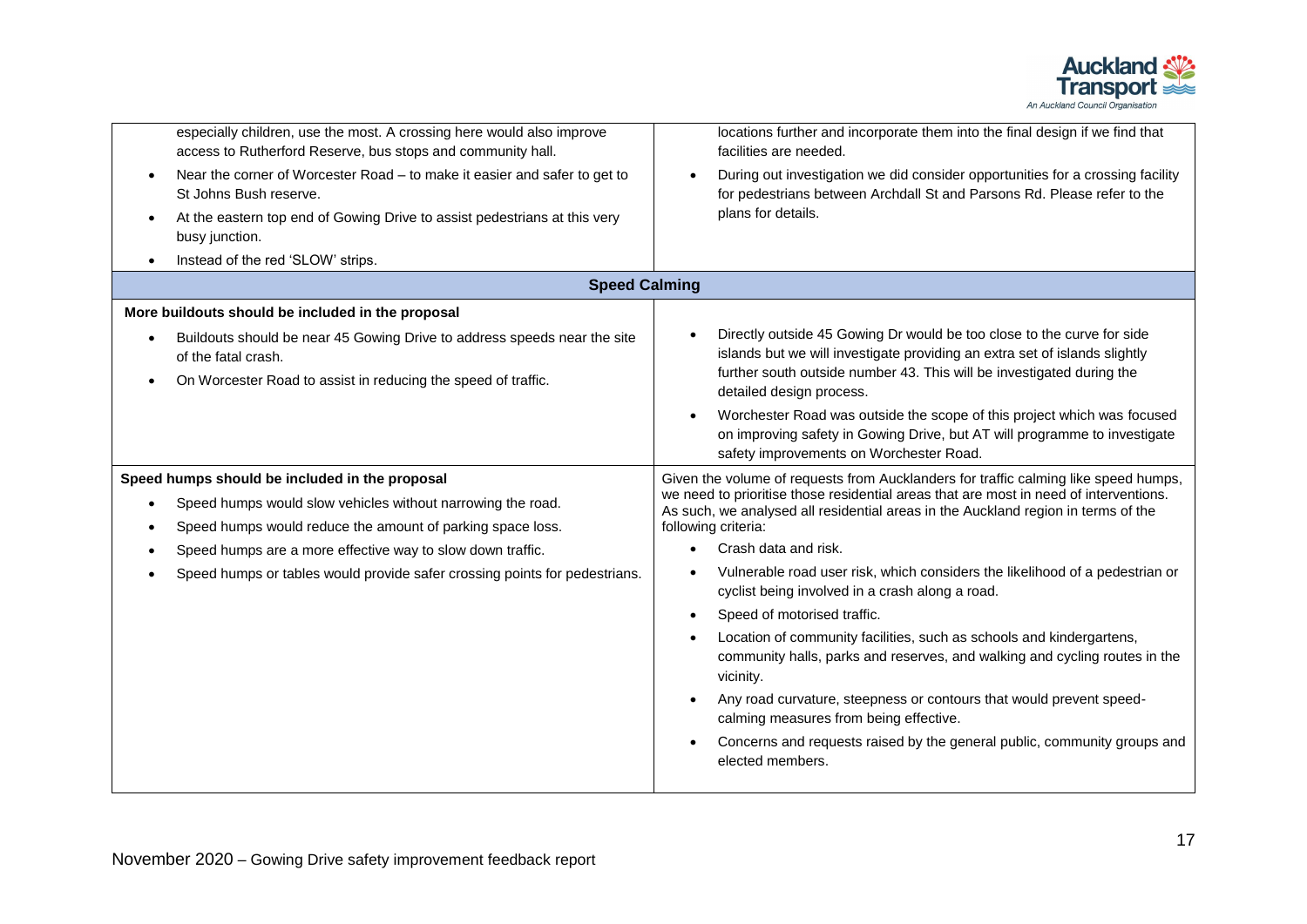

|                                                                                                                                                                    | The current programme and more information is provided on our web site at:                                                                                                                                                                                                                                                                                                                                                                      |
|--------------------------------------------------------------------------------------------------------------------------------------------------------------------|-------------------------------------------------------------------------------------------------------------------------------------------------------------------------------------------------------------------------------------------------------------------------------------------------------------------------------------------------------------------------------------------------------------------------------------------------|
|                                                                                                                                                                    | https://at.govt.nz/projects-roadworks/vision-zero-for-the-greater-good/safe-speeds-                                                                                                                                                                                                                                                                                                                                                             |
|                                                                                                                                                                    | programme/residential-speed-management-programme/                                                                                                                                                                                                                                                                                                                                                                                               |
| People suggested that speeds need to be lowered in the following areas                                                                                             |                                                                                                                                                                                                                                                                                                                                                                                                                                                 |
| Below Parsons to slow people driving up that blind corner so fast.<br>The straight section East of Tipene Place as vehicles often accelerate out<br>of the corner. | We believe that the package of improvements proposed, including side<br>islands, road markings and signage, will facilitate speed reduction along the<br>whole length of Gowing Drive including the two sections referred to by the<br>stakeholders.                                                                                                                                                                                            |
|                                                                                                                                                                    | During the investigation options for installing more side islands in the<br>sections referred to were considered, however we consider that the<br>proposal consulted on as being the best balance between new side islands<br>and retaining on-street parking. Removal of too much parking is likely to<br>result in higher speeds. We are also constrained in the locations where we<br>can place side islands by the position of driveways.   |
|                                                                                                                                                                    | However, it is acknowledged that there is an increase in number of<br>pedestrians crossing between Archdall Street and Parsons Road, therefore<br>a new raised zebra crossing has been proposed at this location. This is<br>likely to reduce the speed of traffic. Please refer to the latest plan for<br>details.                                                                                                                             |
| The road should be narrowed, and corner radiuses tightened on the west side<br>of Gowing Drive                                                                     |                                                                                                                                                                                                                                                                                                                                                                                                                                                 |
| This has recently been done very successfully at the junction of Manupau<br>Street and Meadowbank Road                                                             | This project was primarily aimed at reducing vehicle speeds following a<br>fatal crash in December 2018.                                                                                                                                                                                                                                                                                                                                        |
| The corners currently have a wide radius which encourages high speeds                                                                                              | The improvement proposed by the stakeholder is an effective method of<br>improving pedestrian safety when crossing side roads. However, the crash<br>record for Gowing Drive does not show many crashes of this type.                                                                                                                                                                                                                           |
|                                                                                                                                                                    | There has only been one recorded crash involving a pedestrian crossing<br>side road in the NZTA database of crashes attended by police in the last 5<br>years. This happened at the Gowing Drive / Worchester Rd intersection and<br>it was a non-injury crash. This intersection is already relatively narrow, and<br>space needs to be allowed for a bus to turn here so this improvement was<br>not considered appropriate at this location. |
| A speed table should be installed between Parsons Road and Archdall Street                                                                                         |                                                                                                                                                                                                                                                                                                                                                                                                                                                 |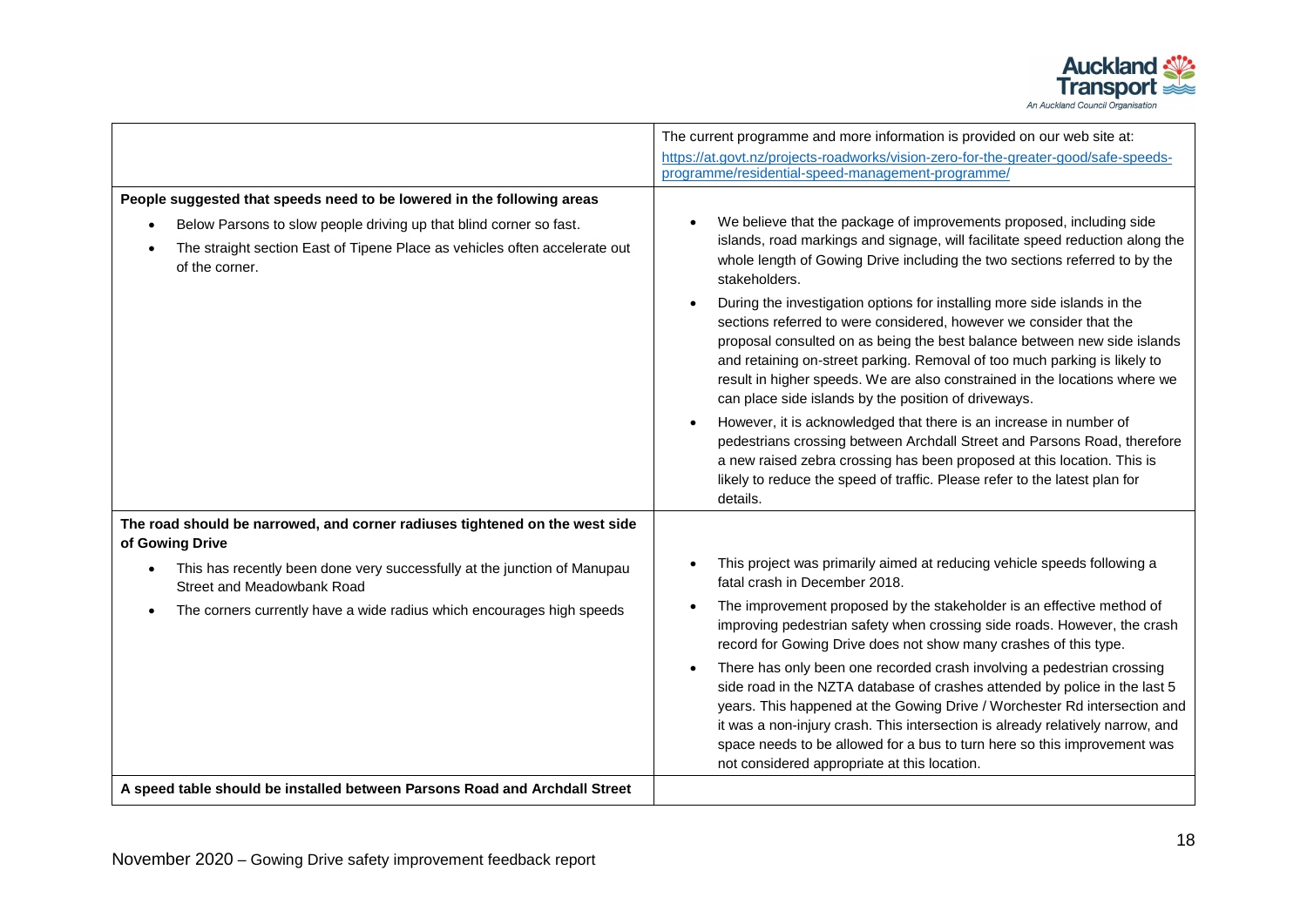

| This would lower vehicle speeds and improve driver behaviour                                                                                                           | A single speed table on its own would only provide a speed reduction effect<br>$\bullet$<br>in the vicinity of the table. The proposed package of works is aimed at<br>reducing vehicle speeds along the whole road.<br>However, it is acknowledged that there is an increase in number of<br>pedestrians crossing between Archdall Street and Parsons Road, therefore<br>a raised zebra crossing has been proposed at this location. This is likely to<br>help to reduce the speed of traffic at this location. Please refer to the latest<br>plan for details. |
|------------------------------------------------------------------------------------------------------------------------------------------------------------------------|------------------------------------------------------------------------------------------------------------------------------------------------------------------------------------------------------------------------------------------------------------------------------------------------------------------------------------------------------------------------------------------------------------------------------------------------------------------------------------------------------------------------------------------------------------------|
| <b>Signage</b>                                                                                                                                                         |                                                                                                                                                                                                                                                                                                                                                                                                                                                                                                                                                                  |
| The coloured signs should be installed temporarily and tested to see if they                                                                                           |                                                                                                                                                                                                                                                                                                                                                                                                                                                                                                                                                                  |
| are effective<br>coloured signs such as the ones proposed on major intersections have<br>$\bullet$<br>been identified in cycling studies to be ineffective.            | Road signs can be removed relatively easily if they are found to be<br>ineffective. Without knowing which studies are being referred to it is difficult<br>to comment further.                                                                                                                                                                                                                                                                                                                                                                                   |
| There should be a 'concealed exit' in the following places sign adjacent to 21<br><b>Gowing Drive</b>                                                                  |                                                                                                                                                                                                                                                                                                                                                                                                                                                                                                                                                                  |
| The proposal includes a concealed exit sign next to 91 Gowing Drive, so<br>there should be a sign before the corner approaching Archdall Street for the<br>same reason | We agree with this suggestion and will add it to the final design.                                                                                                                                                                                                                                                                                                                                                                                                                                                                                               |
| Additional signage (e.g, bigger stop sign, writing on road) is needed at the<br>corner of Worcester Road and Gowing Drive                                              | There is an existing median island on the Worchester Rd leg of the                                                                                                                                                                                                                                                                                                                                                                                                                                                                                               |
| People often drive through without recognising the stop sign                                                                                                           | intersection. We will add an extra stop sign to this island to help remind<br>drivers that they are required to stop.                                                                                                                                                                                                                                                                                                                                                                                                                                            |
| AT should consider a stop sign on the corner of Archdall Street and Gowing<br><b>Drive</b>                                                                             |                                                                                                                                                                                                                                                                                                                                                                                                                                                                                                                                                                  |
| This corner is a bad intersection with poor visibility                                                                                                                 | We agree with this suggestion and will add it to the final design.                                                                                                                                                                                                                                                                                                                                                                                                                                                                                               |
| The proposal should include more of the red marked SLOW areas                                                                                                          | This was considered during the development of the design, but it was<br>$\bullet$<br>considered unnecessary as we believe the side islands and signage will be<br>effective.                                                                                                                                                                                                                                                                                                                                                                                     |
| AT should use red MMA for the red surfacing                                                                                                                            |                                                                                                                                                                                                                                                                                                                                                                                                                                                                                                                                                                  |
| As long as the road surface is in good condition MMA is much easier and<br>cost-effective product to install.                                                          | A decision on details such as the specification for the coloured surfacing<br>will be made as part of the detailed design.                                                                                                                                                                                                                                                                                                                                                                                                                                       |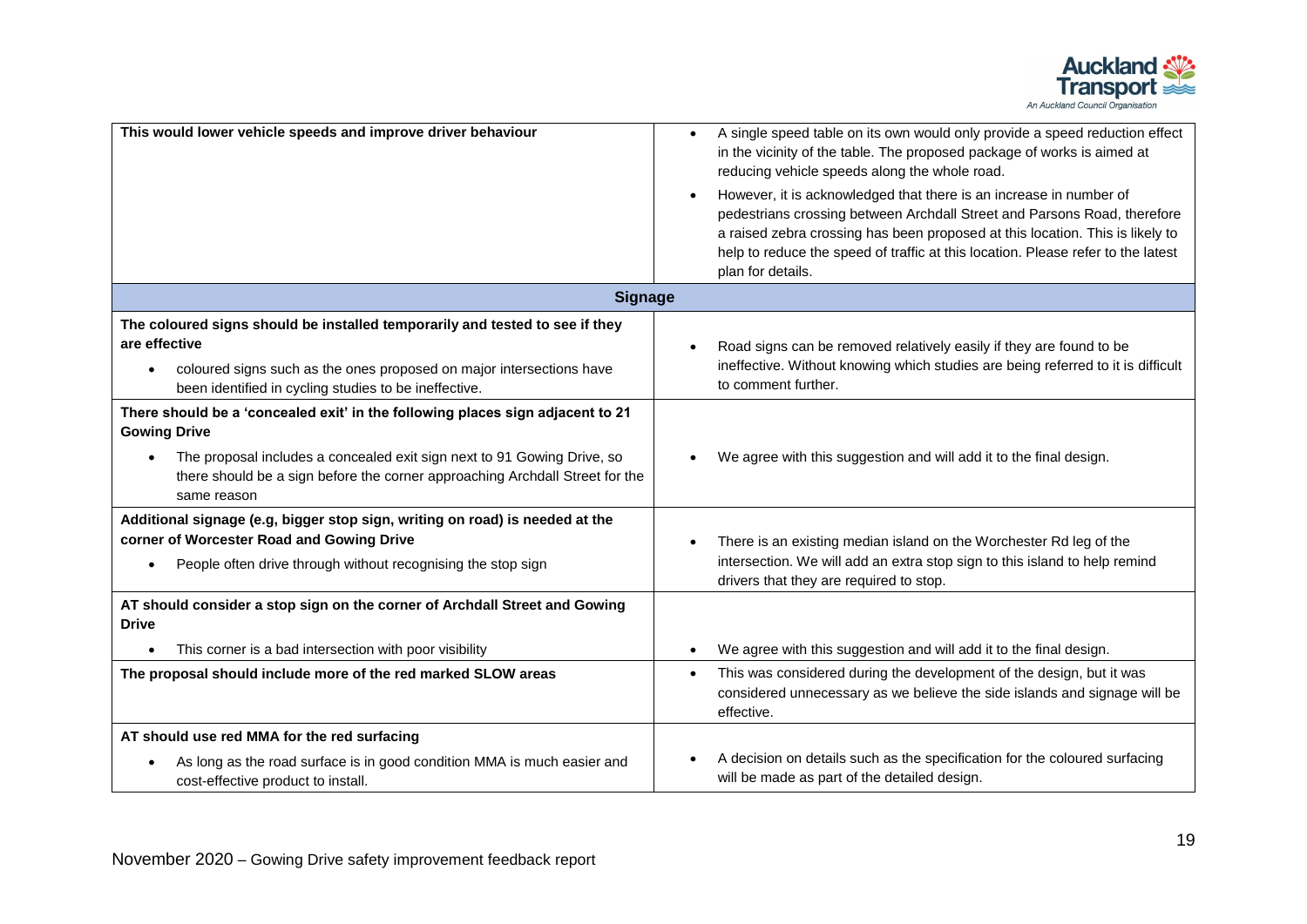

|                                                                                                                                                                                                                                                                                                        | NZTA P33:2017 Specification for Coloured Surfacings is a performance-<br>based specification. It allows a number of different systems to be used,<br>including Methyl Methacrylate (MMA), provided they can provide the<br>specified performance. Specifically specifying MMA and excluding other<br>systems which can also meet the NZTA P33 specification may lead to AT<br>being accused of favouring the suppliers of that particular system type over<br>others without good reason. |
|--------------------------------------------------------------------------------------------------------------------------------------------------------------------------------------------------------------------------------------------------------------------------------------------------------|-------------------------------------------------------------------------------------------------------------------------------------------------------------------------------------------------------------------------------------------------------------------------------------------------------------------------------------------------------------------------------------------------------------------------------------------------------------------------------------------|
| A "hidden exit" sign should be included on North Western Corner of Gowing<br><b>Drive near Tipene Place</b>                                                                                                                                                                                            |                                                                                                                                                                                                                                                                                                                                                                                                                                                                                           |
| People have reversed out of properties on this corner which have reversed<br>$\bullet$<br>onto this road since it was built, maybe 50 years ago.<br>The increasing traffic volume and larger and larger buses using this route<br>are making it more dangerous for residents to exit their properties. | This site is unlikely to be effective when used for a vehicle crossing serving<br>only one residential property as the volume of traffic exiting is likely to be so<br>low that drivers will become used to not exercising any additional caution<br>when travelling around the curve.<br>The proposal will reduce vehicle speeds on all of Gowing Drive which will<br>improve safety for all road users including this property.                                                         |
| The proposal should include a Stop sign or Give Way sign on Hawkins Street                                                                                                                                                                                                                             |                                                                                                                                                                                                                                                                                                                                                                                                                                                                                           |
| The proposal already includes a 'Concealed Exit' sign before the corner<br>approaching Hawkins Street                                                                                                                                                                                                  | There is already a give way sign and road marking for Hawkins Street at its<br>intersection with Gowing Drive.                                                                                                                                                                                                                                                                                                                                                                            |
| A Stop or Give Way sign would improve safety<br>$\bullet$                                                                                                                                                                                                                                              |                                                                                                                                                                                                                                                                                                                                                                                                                                                                                           |
| The speed sign outside 60 Gowing Drive may be hidden by the curve of the<br>road                                                                                                                                                                                                                       | Thank you for alerting us to this. We will look for an alternative location for<br>this sign.                                                                                                                                                                                                                                                                                                                                                                                             |
| More broken yellow lines                                                                                                                                                                                                                                                                               |                                                                                                                                                                                                                                                                                                                                                                                                                                                                                           |
| People suggested adding more broken yellow lines in the following places:                                                                                                                                                                                                                              |                                                                                                                                                                                                                                                                                                                                                                                                                                                                                           |
| At the corner of Gowing/Hobday on both sides - currently only proposed for<br>northern side. There is an issue with people parking outside 56 Gowing<br>Drive and difficulty seeing South when pulling out of Hobday Cres.                                                                             | As a general comment on removal of parking; there is a need to strike a<br>balance here. Removing too much parking is likely to result in higher<br>vehicle speeds because drivers will perceive the traffic lanes as being much<br>wider as a result. Some parking removal in critical locations around                                                                                                                                                                                  |
| Either side of the entrance to Archdall Street - a truck parked near the<br>$\bullet$<br>corner for a long time that has made it difficult to see traffic when turning<br>onto Gowing Drive.                                                                                                           | intersections, curves, bus stops and pedestrian facilities is needed but if<br>done to excess it can be counterproductive.                                                                                                                                                                                                                                                                                                                                                                |
| In place of these side islands and in the areas immediately surrounding the<br>proposed side island sites - removing parking in these areas will effectively                                                                                                                                           | Gowing/Hobday intersection; we agree with the stakeholder than some<br>additional parking should be removed on the other side of the intersection<br>outside number 56 and will add it to the drawings.                                                                                                                                                                                                                                                                                   |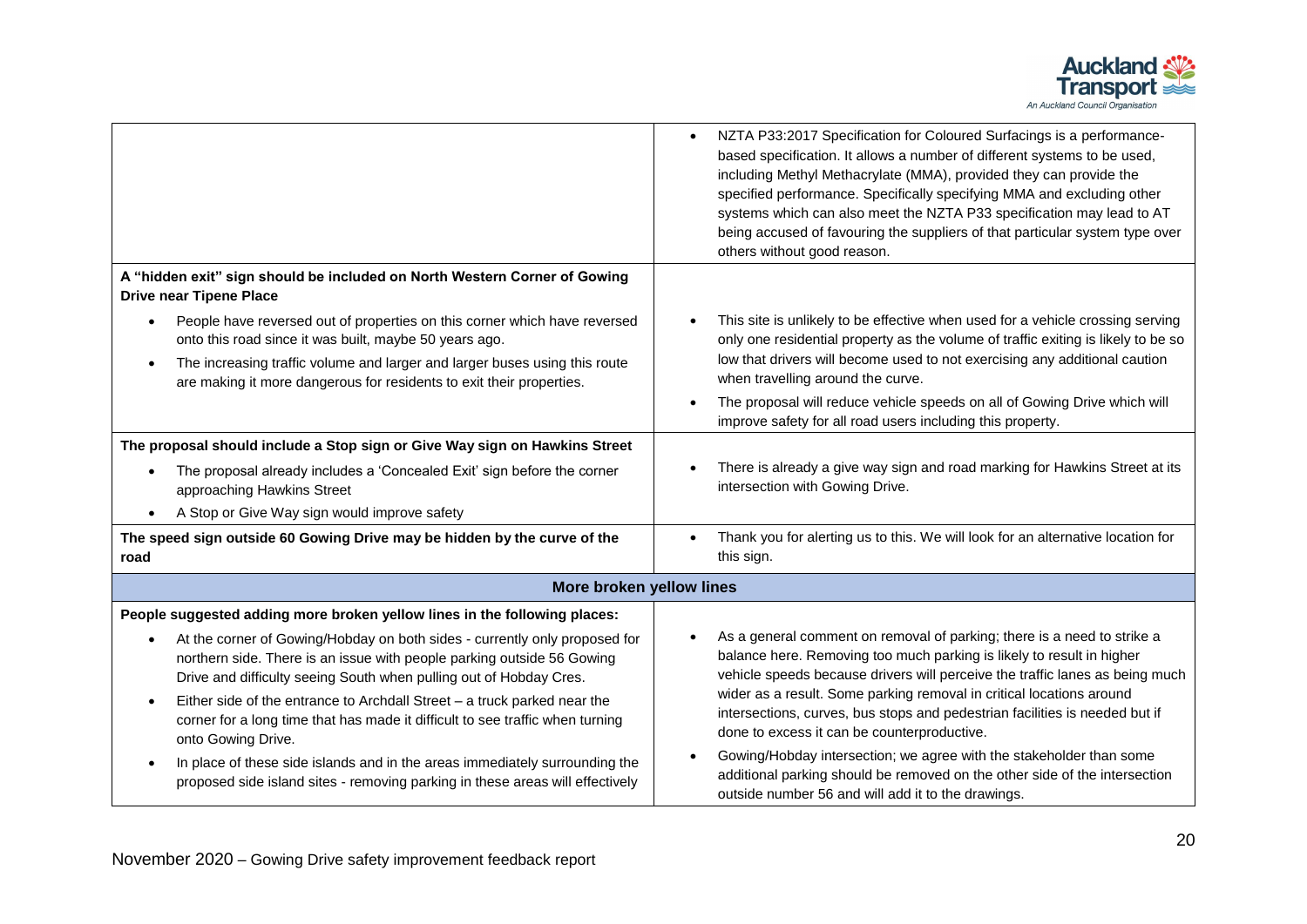

widen the road thereby reducing the number of vehicles that currently cross the centreline.

- The BYL between 57-61 Gowing Drive should be extended to 67 Gowing drive – This is a sun strike zone which makes this corner dangerous.
- On both sides of sharp corner on Gowing Drive (next to Tipene Place) people park at dangerous angles on that corner.
- On the corner of Gowing Drive and Parsons Road the BYL on the lead up to the bus stop should be extended to the corner of Parsons Road as people regularly park too close or on the corner making it difficult to turn out of Parsons Road
- The BYL outside 123 Gowing Drive should be extended
- Outside 85 Gowing Drive This is a dangerous area as the parking makes the road too narrow and the hill makes it difficult to see oncoming traffic
- On every intersection on Gowing Drive cars parking close to intersections causes large blind spots along the length of Gowing Drive. BYL should be painted 12 -18m at all intersections on Gowing Drive
- Outside 212 Gowing drive As the residents find it difficult to exit their property when a car is parked on the street in front of their property due to poor visibility from the corner.
- Near 137 Gowing Drive As the number of parked vehicles mean that drivers often cross the centreline on the blind corner
- On the inside corner of the Worcester/Ripon bend (Worcester even numbered side) – people park right on the bend, which results in cars travelling towards Gowing Drive pulling out in front of oncoming traffic.
- Near the corner outside 178 Gowing Drive to make sure there is enough room for buses to turn around the corner.
- Outside 120 Gowing Drive there are BYL proposed for the other side of the road. The resident would like BYL lines to improve visibility when pulling out of their driveway.
- Archdall St; we agree with the stakeholder than some additional parking should be removed around the intersection so that drivers turning out can see traffic approaching on Gowing Dr and will add it to the drawings.
- 57-61 Gowing Drive; we disagree with the suggestion to extend the parking restriction beyond the curve into the straight. This is a straight section of road with a centre line and removing parking could result in higher vehicle speeds going into the curve.
- Corner of Tipene Place: Some new parking restriction markings are proposed along the left side corner.
- Corner of Gowing Drive and Parsons Road; we disagree with the suggestion to extend the parking restriction. It is already illegal to park within 6 m of an intersection drivers park so close to the intersection that they prevent others from turning then we can already take enforcement action.
- Outside 123 Gowing Drive; we agree with the stakeholder than some additional parking should be removed up to the driveway of this property.
- Outside 85 Gowing Drive; some parking removal is already proposed here. Removing more would encourage higher speeds and we do not consider it advisable.
- Every intersection; It is already illegal to park within 6 m of an intersection and we can take enforcement action against vehicle owners who do so. Some additional parking removal is proposed at select intersections where we consider more is necessary.
- Outside 212 Gowing Drive; if the same reason was applied to all driveways on Gowing Drive it would require removal of most of the on-street parking on Gowing Drive which would then result in a counter-productive increase in vehicle speeds.
- Near 137 Gowing Drive: We agree with the stakeholder that some parking removal is already proposed at this sharp corner along both sides of the vehicle access.
- On the inside corner of the Worcester/Ripon; this location is outside of the project area but we will forward this request to our parking team for investigation.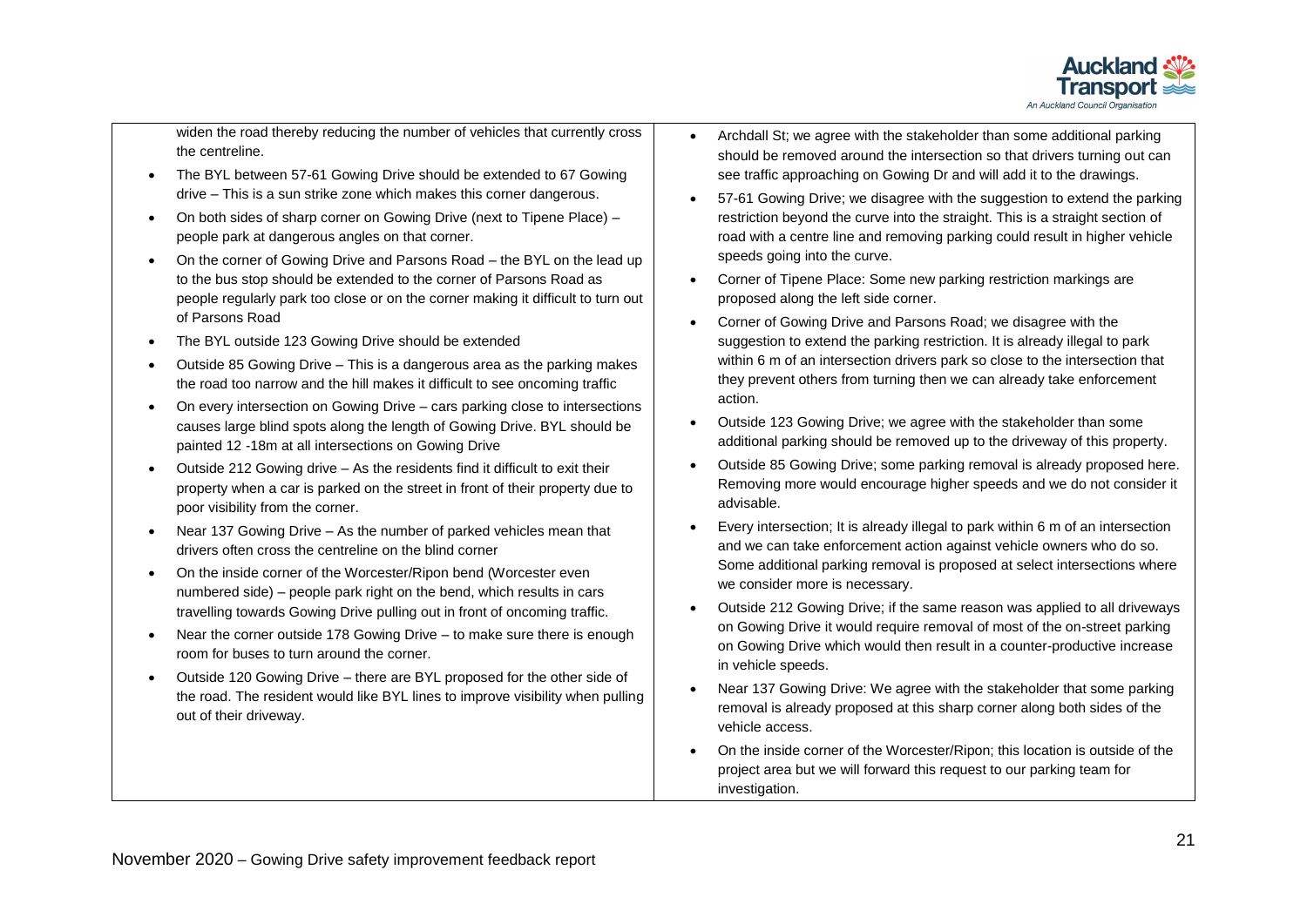

|                                                                                                                                                                                                                                                                                                                                                                                                                                                                                                                                                                                                                                                                                                                                                                                                                                                                                                                                                                                                                                                                                                                                                                                                                                                                                                    | Near the corner outside 178 Gowing Drive; It is already illegal to park within<br>6 m of an intersection, but we will extend the proposed marking to cover<br>this area and remind drivers not to park here. This will result in no loss in<br>the number of legal on-street parking spaces.<br>• Outside 120 Gowing Drive; if the same reason was applied to all driveways on<br>Gowing Drive it would require removal of most of the on-street parking on Gowing<br>Drive which would then result in a counter-productive increase in vehicle speeds.                                                                                                                                                                                                                                                                                                                                                                                         |
|----------------------------------------------------------------------------------------------------------------------------------------------------------------------------------------------------------------------------------------------------------------------------------------------------------------------------------------------------------------------------------------------------------------------------------------------------------------------------------------------------------------------------------------------------------------------------------------------------------------------------------------------------------------------------------------------------------------------------------------------------------------------------------------------------------------------------------------------------------------------------------------------------------------------------------------------------------------------------------------------------------------------------------------------------------------------------------------------------------------------------------------------------------------------------------------------------------------------------------------------------------------------------------------------------|-------------------------------------------------------------------------------------------------------------------------------------------------------------------------------------------------------------------------------------------------------------------------------------------------------------------------------------------------------------------------------------------------------------------------------------------------------------------------------------------------------------------------------------------------------------------------------------------------------------------------------------------------------------------------------------------------------------------------------------------------------------------------------------------------------------------------------------------------------------------------------------------------------------------------------------------------|
| <b>Limit parking loss</b>                                                                                                                                                                                                                                                                                                                                                                                                                                                                                                                                                                                                                                                                                                                                                                                                                                                                                                                                                                                                                                                                                                                                                                                                                                                                          |                                                                                                                                                                                                                                                                                                                                                                                                                                                                                                                                                                                                                                                                                                                                                                                                                                                                                                                                                 |
| The number of parks being lost should be reduced<br>The current parking is filled quickly.<br>$\bullet$<br>The improvements will not add enough value to justify the parking loss.<br>Reducing parking will open the road up for people who speed.<br>Reducing parking will punish residents by taking away their parking.<br>There are many flats and multi-level dwellings in the area that rely on on-<br>street parking.<br>Removing that many parks from the street will make existing problems, with<br>$\bullet$<br>illegal parking on footpaths and in front of or too close to driveways, worse.<br>The balance between too few no-parking areas and too many has been<br>over-stepped.<br>The loss of parking will mean more people park in front of 172,174,178 and<br>on the opposite side 123 Gowing Drive which is a sharp corner and it will<br>make the road more dangerous.<br>Retaining parking is more important than the BYLs either side of the bus<br>stops.<br>Very few of the spaces proposed to be removed are near where the fatal<br>crash happened.<br>It is unclear what the BYLs outside 75 Gowing Drive aim to achieve<br>٠<br>There is no need to remove parking from outside 9 Gowing Drive as the<br>other elements of the proposal are enough to improve safety | We acknowledge that on-street parking is a valuable community resource<br>and have therefore tried to limit its removal too critical locations such as<br>around intersections, curves, bus stops and pedestrian facilities.<br>Parking restriction markings on either end of bus stops are necessary to<br>$\bullet$<br>allow space for the bus to be manoeuvred so that it is close to and parallel<br>with the kerb face. This allows patrons getting on and off to step between<br>the kerb and the bus. If the bus is not close to the kerb final step down is<br>too high for patrons who are elderly or have impaired mobility to do so<br>safely and they could trip and injure themselves.<br>The parking restrictions outside number 75 are to ensure parked cars do<br>not restrict visibility for drivers turning out of Houghton Street.<br>There is no parking restriction outside 9 Gowing Drive on the latest<br>proposed plan. |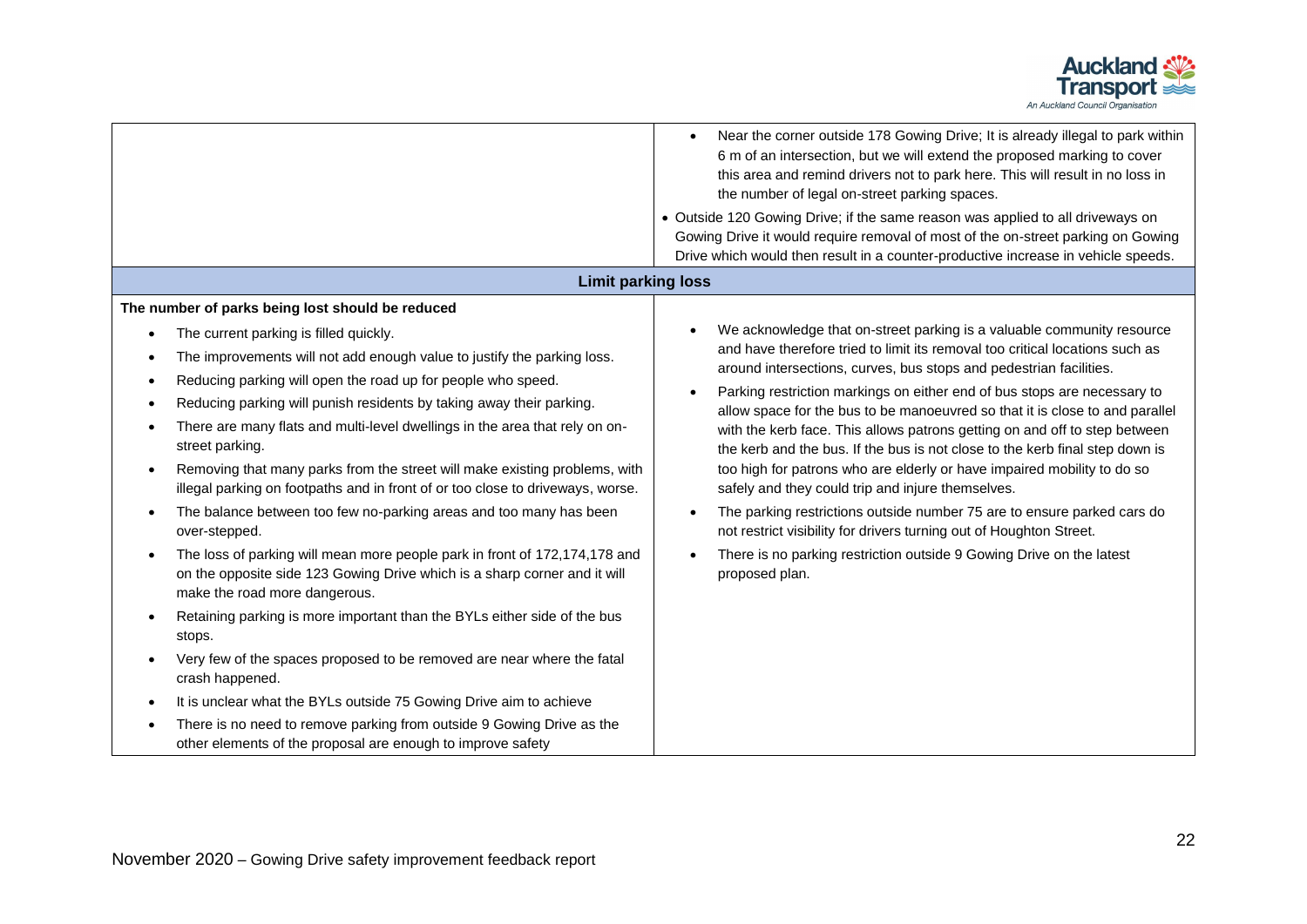

| <b>Visibility</b>                                                                                                                                                                                                                                                                                                                                                                                                                                                                                                                                                                                                                                                                                                                                                                                             |                                                                                                                                                                                                                                                                                                                                                                                                                                                                                                                                                                                                                                                                                                                                                                                                                                                                                                                                                                                                                                                                                                                                                                                                                                                                                                                                                                                                                          |
|---------------------------------------------------------------------------------------------------------------------------------------------------------------------------------------------------------------------------------------------------------------------------------------------------------------------------------------------------------------------------------------------------------------------------------------------------------------------------------------------------------------------------------------------------------------------------------------------------------------------------------------------------------------------------------------------------------------------------------------------------------------------------------------------------------------|--------------------------------------------------------------------------------------------------------------------------------------------------------------------------------------------------------------------------------------------------------------------------------------------------------------------------------------------------------------------------------------------------------------------------------------------------------------------------------------------------------------------------------------------------------------------------------------------------------------------------------------------------------------------------------------------------------------------------------------------------------------------------------------------------------------------------------------------------------------------------------------------------------------------------------------------------------------------------------------------------------------------------------------------------------------------------------------------------------------------------------------------------------------------------------------------------------------------------------------------------------------------------------------------------------------------------------------------------------------------------------------------------------------------------|
| <b>Mirror</b><br>a mirror on the corner of Archdall Street and Gowing Drive could help<br>passengers merging onto the latter to see cars coming up the road before<br>they are too close. At the moment visibility of the curve is minimal.                                                                                                                                                                                                                                                                                                                                                                                                                                                                                                                                                                   | AT does not install mirrors at intersections. They are difficult for drivers to<br>interpret and approaching vehicles can seem further away than they seem.<br>If the mirror is fogged of is knocked out of alignment it may appear like<br>there is no vehicle approaching when there is. They are also prone to<br>vandalism and hard to maintain.                                                                                                                                                                                                                                                                                                                                                                                                                                                                                                                                                                                                                                                                                                                                                                                                                                                                                                                                                                                                                                                                     |
| There are issues with visibility in the following places<br>At the corner of Gowing Drive and Parsons Road for people going to and<br>from the Meadowbank train station<br>Outside 85 Gowing Drive as parking makes the road narrow and the hill<br>$\bullet$<br>makes it difficult to see oncoming traffic.<br>Pulling out of driveways on the length of Gowing Drive<br>$\bullet$<br>Outside 45 and 47 Gowing Drive where the fatal crash took place<br>At the entrance to Hobday Place - people often park too close on the uphill<br>side making it difficult to see. On the downhill side an overgrown bush<br>makes it hard to see approaching vehicles.<br>Near the St Johns Road / Dorchester Street intersection – it is difficult for<br>pedestrians to keep an eye one all the fast-moving traffic | For pedestrians going between Parsons Rd and Archdall Street, it is<br>acknowledged that there is an increase in number of pedestrians crossing<br>between Archdall Street and Parsons Road, therefore a new raised zebra<br>crossing has been proposed at this location. Please refer to the latest plan<br>for details.<br>Some new parking restriction markings are proposed near number 85<br>Gowing Drive which should help visibility in this location.<br>Regarding visibility at driveways along the whole length of the road we<br>believe that the proposal will help address this by moderating traffic speeds.<br>Removing parking along the whole length would result in higher speeds and<br>which would be less safe.<br>Outside 45 and 47 Gowing Drive: we agree that a short length of additional<br>parking restriction marking on the inside of the curve would improve safety<br>and will add it to the drawings.<br>Gowing/Hobday intersection: we agree with the stakeholder than some<br>additional parking should be removed on the other side of the intersection<br>outside number 56 and will add it to the drawings.<br>St Johns Rd / Dorchester St intersection: we have agreed to investigate<br>kerb-buildouts to help pedestrians cross at this site in response to another<br>stakeholder comment and will consider whether visibility is able to be<br>improved here at the same time. |
| The following visibility issues in the Archdall Street / Gowing Drive / Parsons<br>Road area were mentioned in the feedback                                                                                                                                                                                                                                                                                                                                                                                                                                                                                                                                                                                                                                                                                   |                                                                                                                                                                                                                                                                                                                                                                                                                                                                                                                                                                                                                                                                                                                                                                                                                                                                                                                                                                                                                                                                                                                                                                                                                                                                                                                                                                                                                          |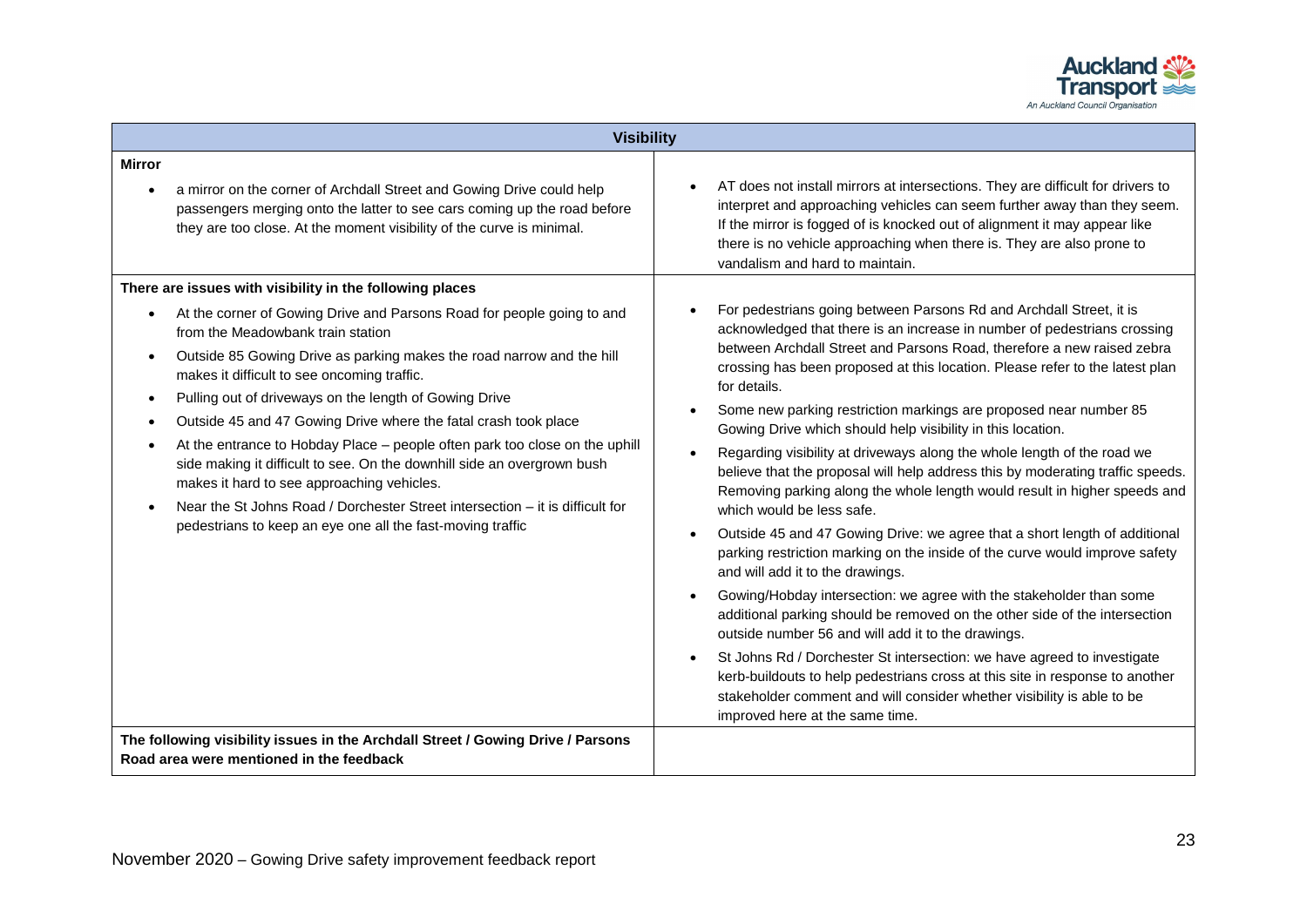

- The cars in front of 15 and 17 Gowing Drive make it difficult to see often fast-moving traffic coming around the corner when pulling out of Archdall Street.
- Some overgrown trees, bushes and shrubs obscure traffic coming around the blind corner and make it difficult to safely turn right out of Archdall Street.
- A tall truck is often parked close to the Archdall Street intersection making it difficult to see traffic coming from the left.
- One respondent reports the safest way to turn right out of Archdall Street is to wind down the window, turn off the and air conditioning, then listen for traffic coming around the corner as they doubt that they would see approaching traffic in time.
- Vehicles parked outside 44 Gowing Drive mean people turning left out of Parsons Road must move past the give-way stop box to see traffic coming from the left.
- Archdall St; we agree with the stakeholder than some additional parking should be removed around the intersection so that drivers turning out can see traffic approaching on Gowing Dr and will add it to the drawings.
- We will pass this concern on to our maintenance team. If the trees and bushes are inside the road land they can be trimmed.
- Regarding the tall truck parked close to Archdall Street intersection, some new parking restriction markings are proposed along the left side of the vehicle turning out at the intersection.
- It is illegal to park within 6 m of an intersection. If you see a vehicle parked this close to Parsons Road please call our call centre and an enforcement officer can be sent out to investigate and take enforcement action if warranted. For this location, integrated with the relocated bus stop, some new parking restriction markings are proposed outside 44 Gowing Drive which should help the vehicles turning out of Gowing Drive.

#### **Cycling / active modes**

#### **The proposal should include some cycling infrastructure on Gowing Drive** • If the proposal goes ahead some cycling infrastructure should be included, even if it's just signage as more and more cyclists are using the area • Cyclist numbers have increased in recent years and are only likely to significantly increase further when the GI to Tamaki Drive path Stage 2 is finally build. Children are likely to be big users of the local accessways to this path to cross the valley to the local schools in Kohimarama (Selwyn College and St Thomas's), and will have to use local roads to travel between home and the path accessways. • The Dorchester Street / St Johns Road intersection is especially dangerous for people on bikes and on foot as cars often take unnecessary risks entering and exiting Dorchester street • Gowing Drive is definitely wide enough for cycle lanes. Please include them too. • The proposed changes will improve the safety of all road users including cyclists by moderating vehicle speeds in Gowing Drive. • We will forward your comments regarding the Tamaki to GI path to the team looking after than project. However please keep in mind that near Gowing Drive the path will be on the north side of the railway and the nearest access to the path will be off St Johns Rd or Tahapa Cres vis the reserve. • At the St Johns Rd / Dorchester St intersection we have agreed to investigate kerb-buildouts to help pedestrians cross at this site in response to another stakeholder comment and will consider this concern at the same time. • Gowing Drive is not part of the Auckland Cycling Network (ACN). The planned Tamaki to GI path will run parallel and provide a high-quality facility for cyclists separated from motorised traffic. **The side islands are not safe for cyclists**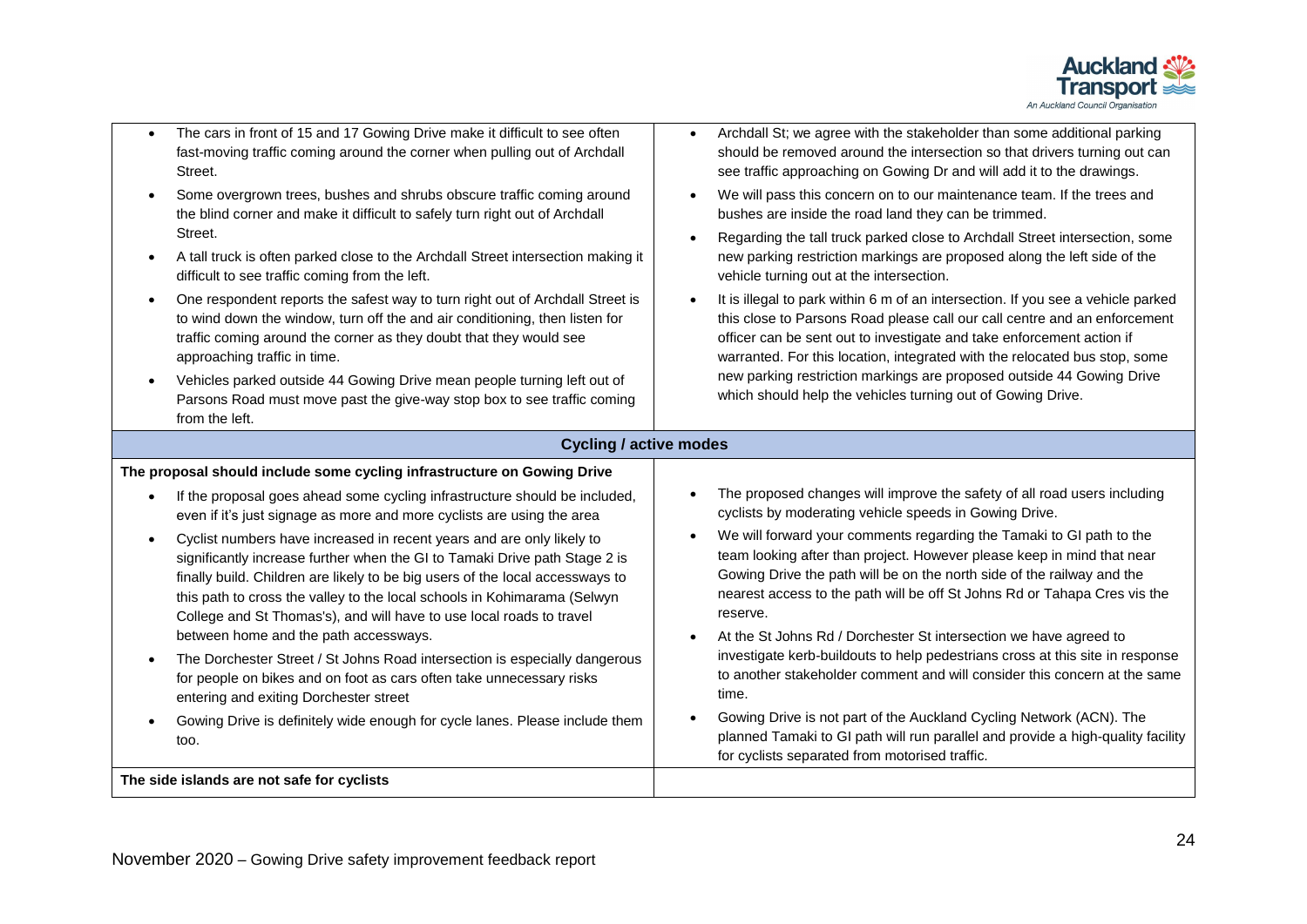

| The side islands push cyclists into the middle of the road, forcing cyclists<br>$\bullet$<br>into the path of fast-moving vehicles which puts them in danger.<br>There are many ways that cyclists can be catered for with side build outs,<br>including small slip lanes for cyclists on the inside of side build outs. | Our investigation has shown that the on-street parking in Gowing Drive is<br>well utilised and that cyclists are likely to be riding out in the traffic lane<br>rather than next to the kerb where the side islands are located. The side<br>islands are a similar size to a parked car, and they represent no more of a<br>risk to cyclists.<br>The possibility of providing a slip lane behind the side islands was<br>considered however it was found that there would be significant additional<br>parking removal required to provide space either side for cyclists to get in to<br>the slip lane then back out before they came to the next parked car.<br>Removal of this much parking would be likely to result in higher traffic<br>speeds. Also, by encouraging cyclists to move closer to the kerb to use the<br>bypass then back out into toward the middle when they come to the next<br>parked car we would create the exact same situation has the bypass<br>sought to avoid, just slightly further along the road.<br>Our project team has been liaising with the GI to Tamaki walking and<br>cycling project team to ensure the design principles are aligned. |
|--------------------------------------------------------------------------------------------------------------------------------------------------------------------------------------------------------------------------------------------------------------------------------------------------------------------------|----------------------------------------------------------------------------------------------------------------------------------------------------------------------------------------------------------------------------------------------------------------------------------------------------------------------------------------------------------------------------------------------------------------------------------------------------------------------------------------------------------------------------------------------------------------------------------------------------------------------------------------------------------------------------------------------------------------------------------------------------------------------------------------------------------------------------------------------------------------------------------------------------------------------------------------------------------------------------------------------------------------------------------------------------------------------------------------------------------------------------------------------------------------------------------|
| <b>Buses and Bus Stops</b>                                                                                                                                                                                                                                                                                               |                                                                                                                                                                                                                                                                                                                                                                                                                                                                                                                                                                                                                                                                                                                                                                                                                                                                                                                                                                                                                                                                                                                                                                                  |
| People suggested that bus stops be moved in the following places<br>$\bullet$<br>The stop outside 127 might be too close to the corner<br>The bus stops outside 73 and 108A Gowing Drive should be moved further<br>west down the road, to allow traffic to flow in and out of Houghton Street.                          | No bus stop will be installed outside number 127 Gowing Drive. The<br>nearest stop will be outside number 131.<br>Alternative locations for the bus stops outside numbers 73 and 108A<br>Gowing Dr were investigated, but these locations were considered to be the<br>best available. There is a vertical crest curve in the road to the west and if a<br>bus was stopped near the top of the curve vehicles passing it would have to<br>go over the centre line in a location where the drivers cannot see oncoming<br>traffic on the other side of the crest.                                                                                                                                                                                                                                                                                                                                                                                                                                                                                                                                                                                                                 |
| Shelters should be included at the location of all new bus stops<br>This would make catching bus more attractive especially for elderly people<br>$\bullet$<br>and children                                                                                                                                              | AT Metro has a programme for improving bus stop infrastructure and we<br>will pass this request on to them for consideration.                                                                                                                                                                                                                                                                                                                                                                                                                                                                                                                                                                                                                                                                                                                                                                                                                                                                                                                                                                                                                                                    |
| People pointed out the following issues with the proposed location of the new<br>bus stops<br>The stop outside 127 Gowing Drive might be too close to the corner<br>$\bullet$                                                                                                                                            |                                                                                                                                                                                                                                                                                                                                                                                                                                                                                                                                                                                                                                                                                                                                                                                                                                                                                                                                                                                                                                                                                                                                                                                  |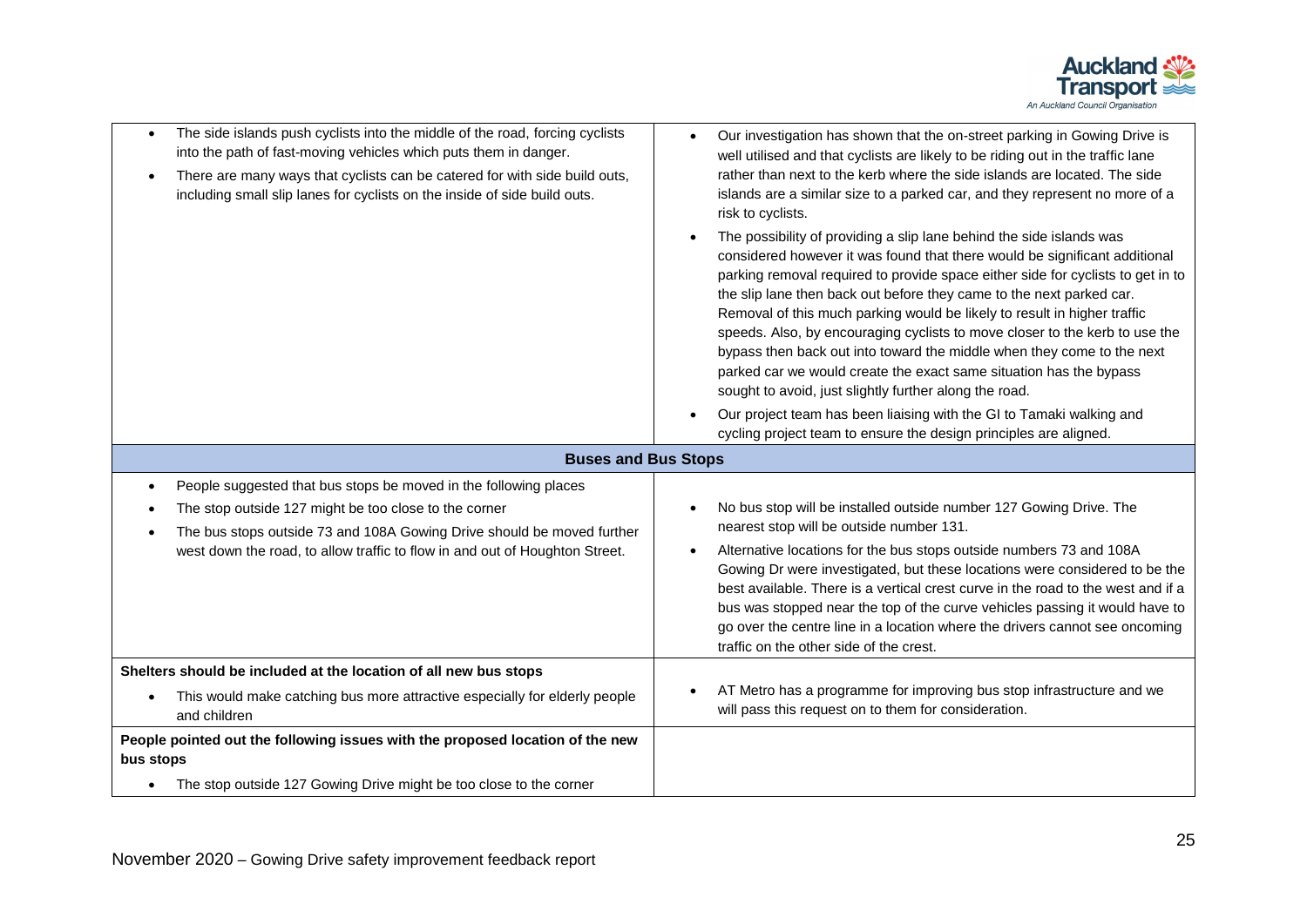

| The stop outside 178 and 180 Gowing Drive is dangerous as the<br>$\bullet$<br>intersection has three intersecting roads, one of which has a 'Give Way'<br>and another a 'Stop sign' however, vehicles do not adhere to the road rules.<br>Additionally, the bend in the road in Gowing drive is close to 90 degrees<br>leading up to the intersection and vehicles often go around the corner fast.<br>The proposed stop outside 178 and 180 Gowing Drive is the original<br>location of this bus stop. It was moved around the corner (in front of 176)<br>because bus drivers would see the stop too late and stop in the middle of<br>the intersection to let people on and off.<br>The stop outside 70 and 72 Gowing Drive is where the fatal accident took<br>$\bullet$<br>place. This is a blind corner and moving the bus stop here will force traffic<br>to cross the centreline as they turn the corner.<br>The bus stop outside 78 and 80 Gowing Drive may not be safe as people<br>often cut the corner. If the stop was closer to the proposed side islands<br>outside 86 Gowing Drive it would ensure slower traffic speeds and make it<br>easier for the bus to stop without issue | No bus stop will be installed outside number 127 Gowing Dr. The nearest<br>stop will be outside number 131.<br>We are proposing to install an extra stop sign at this intersection to help<br>remind drivers that they are required to stop and look for other traffic.<br>The bus stop outside numbers 178 and 180 Gowing Drive is on the far side<br>of the intersection so if bus drivers miss it they will not stop within the<br>intersection. The proposed bus stop has a bus stop marking and no<br>stopping parking restriction markings so it is unlikely that drivers will miss it.<br>The bus stop locations outside 70 and 72 were being reviewed based on<br>the optimal locations for the catchment area. Some parking restriction<br>markings are proposed outside 45-47 along the left side corner leading to<br>the bus stop. This should help the visibility for the approaching vehicles<br>towards this section. |  |
|--------------------------------------------------------------------------------------------------------------------------------------------------------------------------------------------------------------------------------------------------------------------------------------------------------------------------------------------------------------------------------------------------------------------------------------------------------------------------------------------------------------------------------------------------------------------------------------------------------------------------------------------------------------------------------------------------------------------------------------------------------------------------------------------------------------------------------------------------------------------------------------------------------------------------------------------------------------------------------------------------------------------------------------------------------------------------------------------------------------------------------------------------------------------------------------------------|--------------------------------------------------------------------------------------------------------------------------------------------------------------------------------------------------------------------------------------------------------------------------------------------------------------------------------------------------------------------------------------------------------------------------------------------------------------------------------------------------------------------------------------------------------------------------------------------------------------------------------------------------------------------------------------------------------------------------------------------------------------------------------------------------------------------------------------------------------------------------------------------------------------------------------------|--|
| The bus services running down St Johns Road are not accessible to elderly<br>Elderly people and children have trouble dashing between traffic get to the<br>bus stop on St Johns Road                                                                                                                                                                                                                                                                                                                                                                                                                                                                                                                                                                                                                                                                                                                                                                                                                                                                                                                                                                                                            | We will investigate this request and consider what can be done to assist<br>pedestrians crossing here.                                                                                                                                                                                                                                                                                                                                                                                                                                                                                                                                                                                                                                                                                                                                                                                                                               |  |
| Some of the corners should be widened<br>The turning circles are too narrow - in particular coming from Parson Road<br>onto Gowing Drive                                                                                                                                                                                                                                                                                                                                                                                                                                                                                                                                                                                                                                                                                                                                                                                                                                                                                                                                                                                                                                                         | Wider corners at intersections would increase crossing distances for<br>pedestrians and encourage drivers to turn at higher speed and would be<br>very bad for road safety.                                                                                                                                                                                                                                                                                                                                                                                                                                                                                                                                                                                                                                                                                                                                                          |  |
| Gowing Drive should not be a bus route<br>This road is too crowded with parked cars, moving cars and buses                                                                                                                                                                                                                                                                                                                                                                                                                                                                                                                                                                                                                                                                                                                                                                                                                                                                                                                                                                                                                                                                                       | AT is committed to providing accessible public transport. Removing the bus<br>route would mean that bus patrons would have to walk to far to access a<br>bus service.                                                                                                                                                                                                                                                                                                                                                                                                                                                                                                                                                                                                                                                                                                                                                                |  |
| <b>Speed limit</b>                                                                                                                                                                                                                                                                                                                                                                                                                                                                                                                                                                                                                                                                                                                                                                                                                                                                                                                                                                                                                                                                                                                                                                               |                                                                                                                                                                                                                                                                                                                                                                                                                                                                                                                                                                                                                                                                                                                                                                                                                                                                                                                                      |  |
| Speed limits should be introduced on corners<br>25km limits should be posted on all bends (and the electronic displays).                                                                                                                                                                                                                                                                                                                                                                                                                                                                                                                                                                                                                                                                                                                                                                                                                                                                                                                                                                                                                                                                         | We do not believe that this signage is necessary or appropriate on all<br>bends in Gowing Drive. The proposed improvements, which include some<br>electronic signage, will help reduce vehicle speeds along the whole road.                                                                                                                                                                                                                                                                                                                                                                                                                                                                                                                                                                                                                                                                                                          |  |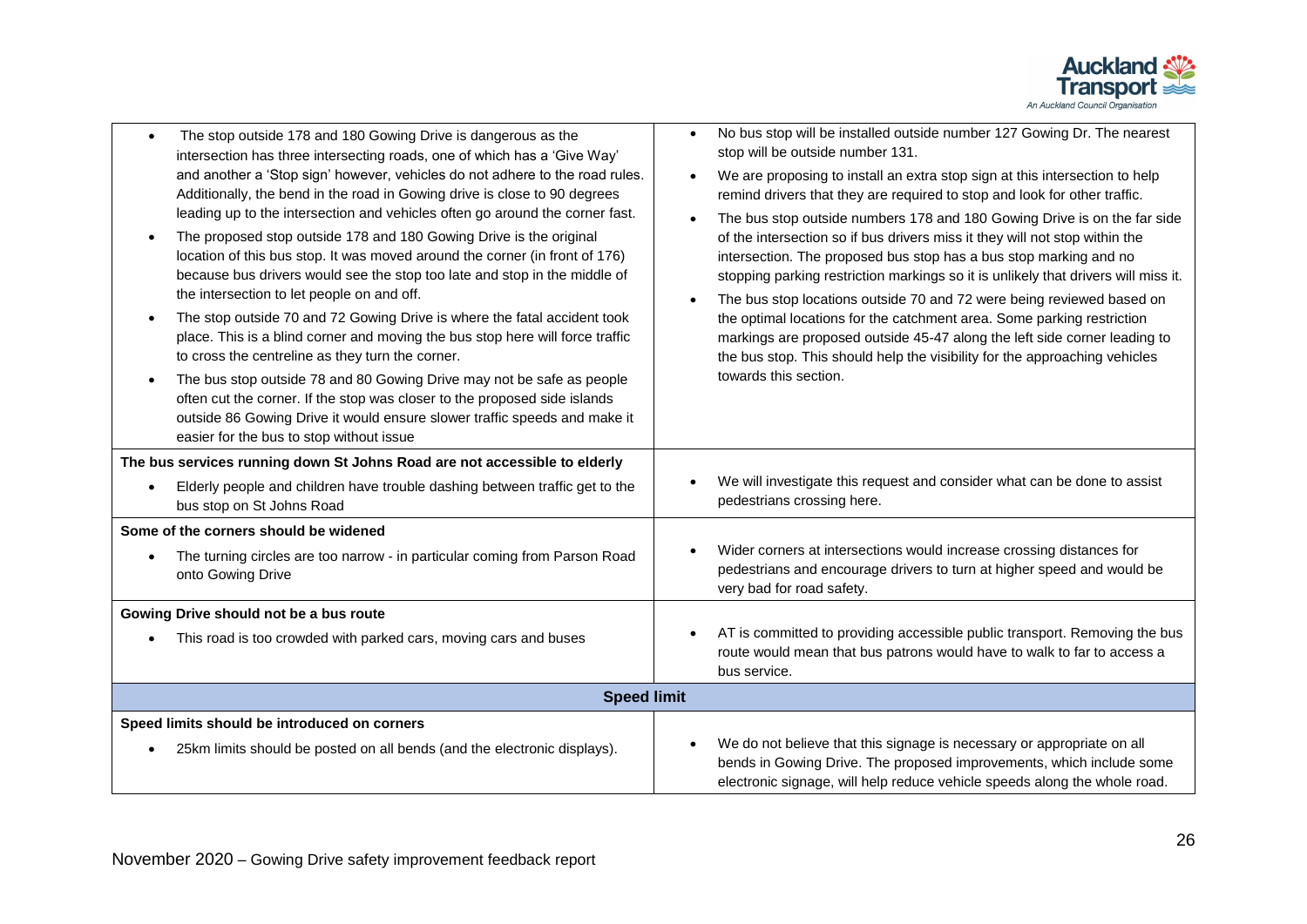

| The speed limit should be reduced on all of Gowing Drive<br>Gowing drive should have a 40 km speed limit<br>Gowing Drive is too narrow to accommodate buses at 50km/hr<br>$\bullet$<br>The speed limit should be reduced to 30km/h in this area, as is planned for<br>numerous other areas across Auckland, to increase pedestrian and cyclist<br>safety.         | Auckland Transport is progressively reviewing all speed limits in the region<br>to ensure they are safe and appropriate. Roads are prioritised on the basis<br>of risk with roads in city and town centres, and rural roads which are known<br>to have a high crash rate being reviewed first. In order to a speed limit to be<br>appropriate it needs to be consistent with similar roads in the area in order<br>to be accepted and complied with by drivers. Gowing Drive has not been<br>prioritised for the speed limit change at this stage. |  |
|-------------------------------------------------------------------------------------------------------------------------------------------------------------------------------------------------------------------------------------------------------------------------------------------------------------------------------------------------------------------|----------------------------------------------------------------------------------------------------------------------------------------------------------------------------------------------------------------------------------------------------------------------------------------------------------------------------------------------------------------------------------------------------------------------------------------------------------------------------------------------------------------------------------------------------|--|
| <b>Enforcement</b>                                                                                                                                                                                                                                                                                                                                                |                                                                                                                                                                                                                                                                                                                                                                                                                                                                                                                                                    |  |
| Mobile speed cameras should be used to catch speeders                                                                                                                                                                                                                                                                                                             | Mobile speed cameras are operated by police. We will forward you request on to<br>them for consideration.                                                                                                                                                                                                                                                                                                                                                                                                                                          |  |
| <b>Speed feedback signs</b>                                                                                                                                                                                                                                                                                                                                       |                                                                                                                                                                                                                                                                                                                                                                                                                                                                                                                                                    |  |
| The speed feedback signs could be dangerous                                                                                                                                                                                                                                                                                                                       |                                                                                                                                                                                                                                                                                                                                                                                                                                                                                                                                                    |  |
| The sign will draw the drivers' attention to the left-hand side of the road as<br>$\bullet$<br>the vehicle is entering a right-hand curve, this will make this area more<br>unsafe than it is currently                                                                                                                                                           | These signs have been used in many other locations and proven to help<br>address the speeding problems at other locations.                                                                                                                                                                                                                                                                                                                                                                                                                         |  |
| People suggested putting speed feedback signs in the following places                                                                                                                                                                                                                                                                                             |                                                                                                                                                                                                                                                                                                                                                                                                                                                                                                                                                    |  |
| The sign outside of 11 Gowing Drive should be moved to outside 19 or 21<br>Gowing drive to reduce speed in this area without having to install broken<br>yellow lines.                                                                                                                                                                                            | There is no sign outside 11 Gowing Drive. It is necessary to mark the new<br>broken yellow lines outside No 11 to improve the visibility for vehicles<br>turning out of Archdall Street.                                                                                                                                                                                                                                                                                                                                                           |  |
| The sign outside could be installed outside of 85 Gowing Drive as cars<br>$\bullet$<br>drive fast over a blind rise                                                                                                                                                                                                                                               | Electronic driver feedback signs are proposed outside of number 64<br>Gowing Drive.                                                                                                                                                                                                                                                                                                                                                                                                                                                                |  |
| Does the sign outside 53 Gowing Drive need to be so close to the side<br>islands?                                                                                                                                                                                                                                                                                 | The sign outside of 53 Gowing Drive is shifted outside of number 51<br>Gowing Drive.                                                                                                                                                                                                                                                                                                                                                                                                                                                               |  |
| <b>Other</b>                                                                                                                                                                                                                                                                                                                                                      |                                                                                                                                                                                                                                                                                                                                                                                                                                                                                                                                                    |  |
| The following suggestions were did not fit with any of the feedback themes                                                                                                                                                                                                                                                                                        |                                                                                                                                                                                                                                                                                                                                                                                                                                                                                                                                                    |  |
| Testing out the impact of the proposed interventions using temporary<br>$\bullet$<br>elements could allow residents to understand first hand where the works<br>would take place and how they would help improve safety, as well as<br>allowing council to measure the impacts before spending time and effort in<br>works that may not have the planned impacts. | There is some additional cost and disruption to residents and road users to<br>install then remove temporary elements as a trial. We are confident that the<br>improvements we propose will be effective and we believe that it would be<br>best to go directly to installing permanent improvements.<br>Post completion monitoring will be undertaken.                                                                                                                                                                                            |  |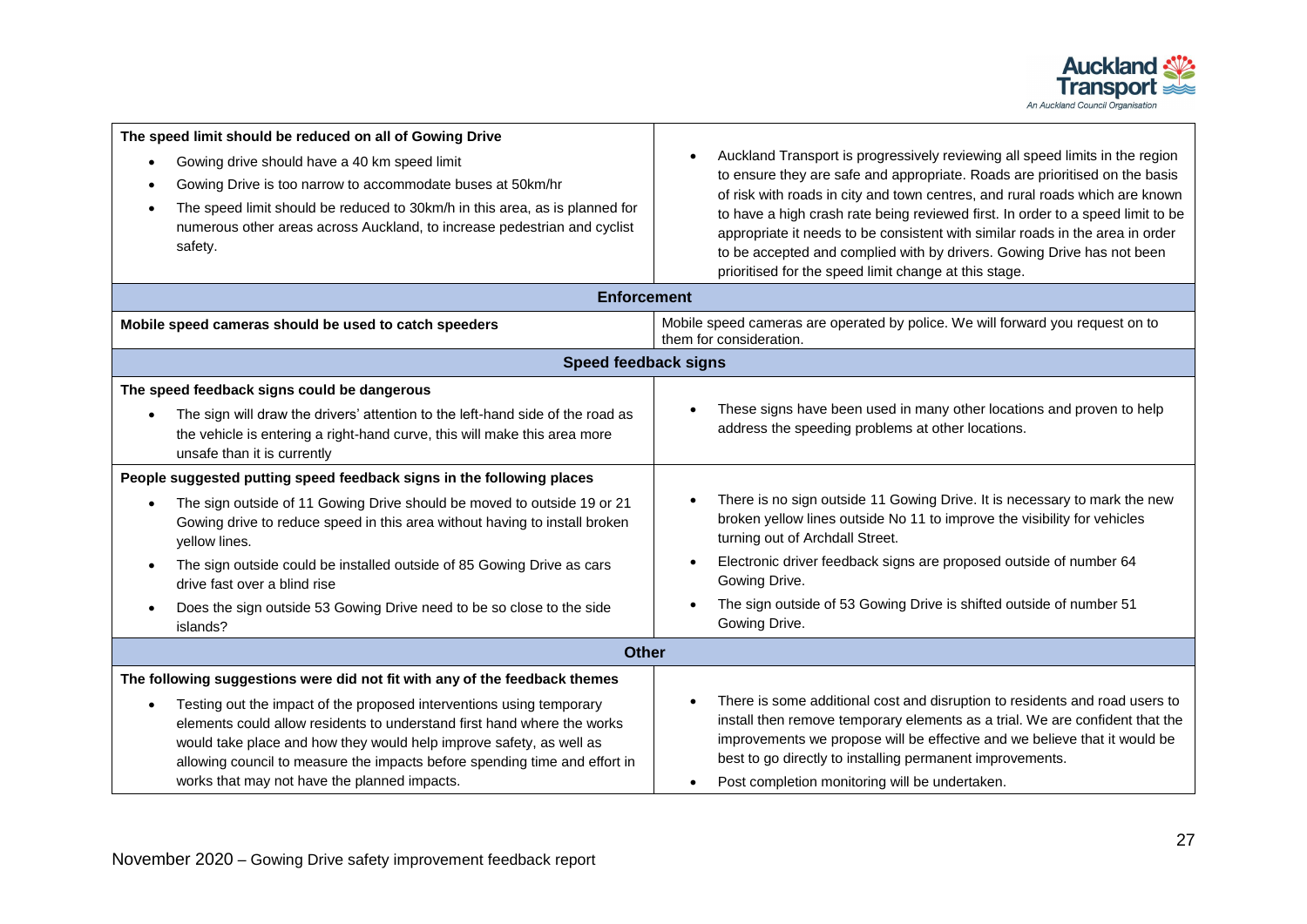

- Safety improvements need to be monitored to ensure they are adhered to such as traffic speed.
- I would love to get the train to town from Meadowbank Train Station more often. Unfortunately, there is minimal parking at Meadowbank train station and the roads all around are parked full of cars by 8.00 am with commuters.
- why not widen the road to the width of the berm, and/or allow cars to park half on the berm and half on the street (with signage along the street to educate people about the change). If cars are parked both sides this way it would reduce the space taken by cars by pretty much the width of one car.
- a clear way with broken yellow lines needs to be installed along the entire length of one side of Gowing Drive from end to end to ensure that sightlines are clear.
- Consider doing the same for Meadowbank road at the Meadowbank and Bonnie Brae Roads' intersection or Harapaki Street and Meadowbank Road intersection as cars are constantly speeding, drifting, cutting corners there and there are two schools and a day-care, pensioners residence and retirement village in the area.
- I would like to proposed to restrict the size of vehicle park on the street. There is a large campervan parking outside 61 Gowing Drive permanently, which is the first parking space after the sharp turn where the fatal crash happened.
- The corner of Dorchester Street and St Johns Road should be controlled by lights
- I've noticed increased rat running during morning rush hour (school run) on Worcester connecting to Gowing Drive and heading up the hill to St. Johns Rd.
- The corner of Ipswich Place and St Johns Road should be controlled by lights
- Providing additional parking near the train station is outside of the scope of this project which is aimed at improving road safety in Gowing Drive but we will pass on your request to the AT Metro team.
- Regarding widening the road to allow parking both sides along the road, we believe the berm should continue to contain street furniture, vegetation and trees as the typical arrangement recommended in AT Roads and Streets Framework and AT Engineering Design Code. And if doing this, will create wider carriageway resulting in higher operating speed along the road which will be the opposite of what we want to achieve. The current road configuration with the proposed safety improvements should help to reduce the operating speed.
- Removing all parking on one side of Gowing Drive would increase vehicle speeds as the traffic lanes would in effect be made much wider. The negative effects on road safety of higher vehicle speeds would be much worse than the problem that removing the parking is aimed at solving.
- Raised intersection as Meadowbank / Bonnie Brae Road intersection: Given the intersections along Gowing Drive are not on the list of the highrisk intersections (Abley top 100) and Gowing Drive is a collector road, therefore, raising intersections is out of the scope of the project and is not part of Road Safety programme. However, we can pass this requirement to Traffic Operations together with the residential speed management issue.
- AT does not have authority to ban some types of vehicle from parking onstreet while still allowing others. However, if you see any vehicle parked in a location which you consider hazardous please contact AT via our call centre or on-line and we can send a parking enforcement officer to investigate and take appropriate action.
- This project is aimed at improving road safety on Gowing Drive and Dorchester Road. There are no crashes involving drivers trying to exit Dorchester Road at St Johns Rd in the NZTA database of crashes attended by police in the last 5 years and signalising this intersection is not considered a priority.
- We investigated the number of rat-running vehicles during the development of the design, but we did not find it to be particularly high. In any case there